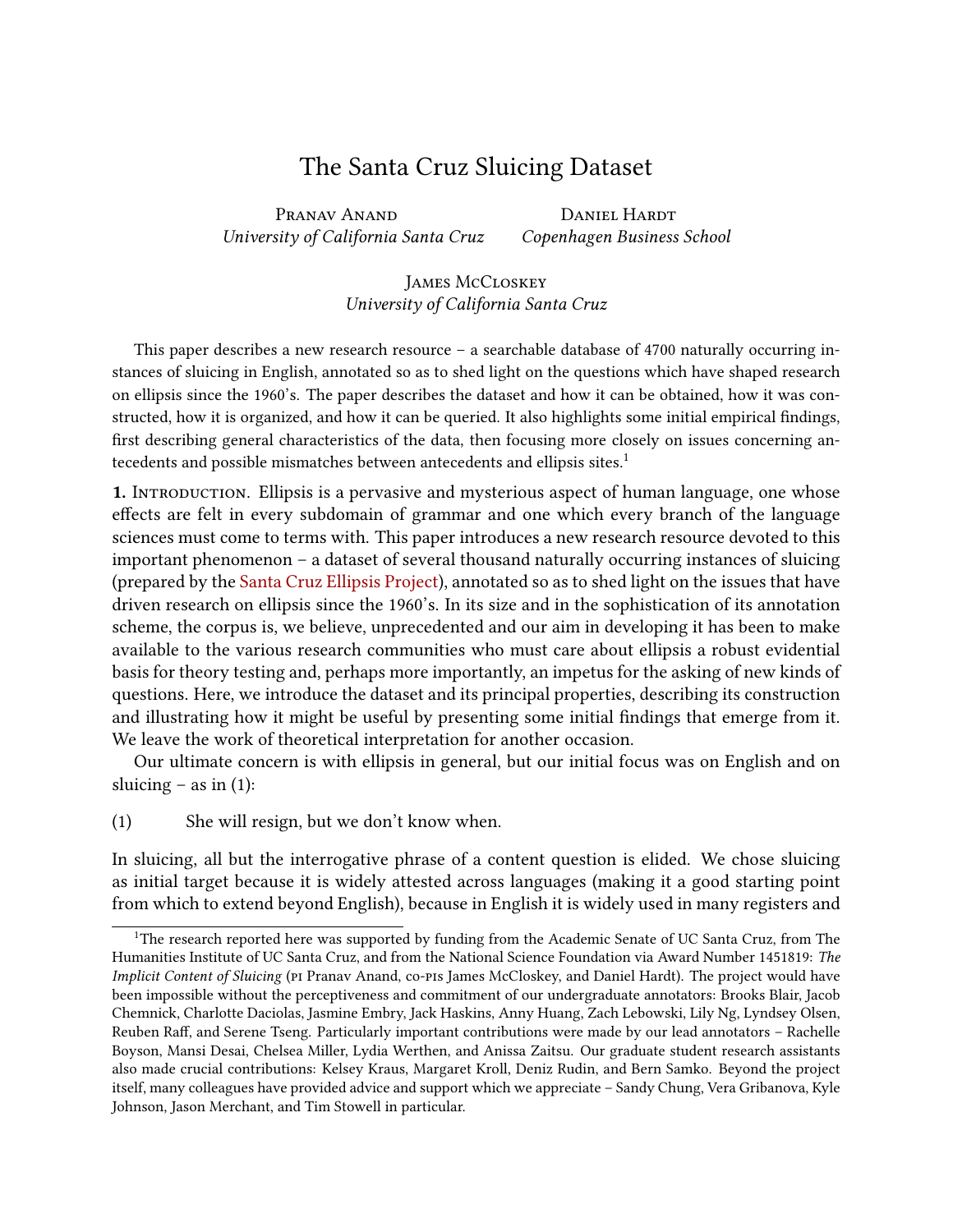genres (so a relatively large corpus could be assembled), because it is well studied (we therefore had the ingredients for a useful annotation system), and because it interacts in interesting ways with many other important aspects of form and interpretation – questionhood, the dynamics of discourse, the organization of lexical information, the representation of implicit content, the difference between root and embedded structures, the syntax of WH-movement, and much else.

The dataset consists of 4700 instances of sluicing in English, each taking the form of a short text annotated for syntactic, semantic, and pragmatic characteristics.<sup>[2](#page-1-0)</sup>

Each example includes a substantial context window (preceding and following), by way of which properties of its discourse context can be scrutinized. This information is crucial, since ellipsis is richly and subtly sensitive to the context of use – in acceptability and in interpretation. It is not difficult for a trained investigator in syntax or semantics to invent revealing examples in isolation; what often matters most for ellipsis, though, is not the example in isolation but the contexts, sometimes large and often intricate, in which it might be used. Conjuring up such contexts is not easy, but for the central questions concerning ellipsis, they are crucial. Our project therefore grows out of the conviction that corpus work can be of central importance in deepening our understanding of ellipsis and further that the time is now right to turn to this methodology on a larger scale and in a more systematic way than has been customary. With currently available tools very large datasets can be constructed which include discourse contexts and which can be mined to uncover new patterns and to test hypotheses – all on a scale far beyond what is possible with individually constructed examples.

The dataset we describe can be browsed [here](http://gramadach.net/bratv1.3/#/sluicing/data/GOLD) and can be downloaded [here.](https://zenodo.org/record/1739702) The download contains, for each example, a pair of plain text files – the first containing the example itself with its discourse context, the second containing the annotations. Since each example has a unique numerical identifier, that number names both files. Example 100640, then, is characterized by the combination of two files – 100640.txt (the example itself with its context window) and 100640.ann (its annotation). The view presented on the annotation interface [here](http://gramadach.net/bratv1.3/#/sluicing/data/GOLD/Jan06_16/100640) combines the information in this pair of files into a single visual representation.

Since all of the data (text and annotations) is represented in plain text format, any string based search tool can be used to query it. In addition, the 1.3 data release includes a simple Python script to walk through and examine the data. The key program is *explorer.py*, which walks through a plain text file consisting of a list of jsons, each of which contains the data for one example. The script selects elements that match a user's search query and prints them out as a static .html file. The release contains some sample query files and also instructions about how to alter, extend, and customize queries.

2. Data. Our data comes almost exclusively from the New York Times subcorpus of the English Gigaword (Second Edition) corpus (Graff et al. [2005\)](#page-19-0). We first parsed the corpus with the Stanford parser [\(Klein & Manning](#page-20-0) [2003\)](#page-20-0) and then used TGrep2 [\(Rohde](#page-20-1) [2005\)](#page-20-1) to extract all verb phrases whose final child was a wH-phrase. That yielded 5100 verb phrases, which were then manually culled to eliminate false positives. That process in turn yielded 3374 true instances of sluicing in nonroot settings. As a check, all 52,000 wH-phrases in a random 80th of the NYT subcorpus were manually examined. This procedure yielded just one additional sluice and provided some grounds

<span id="page-1-0"></span><sup>&</sup>lt;sup>2</sup>We also provide 1200 unannotated examples. These are of two types – examples which sufficiently resemble sluicing that they turned up as false positives in our searches, and instances of sluicing which, for mostly technical reasons, proved too difficult to annotate within our system.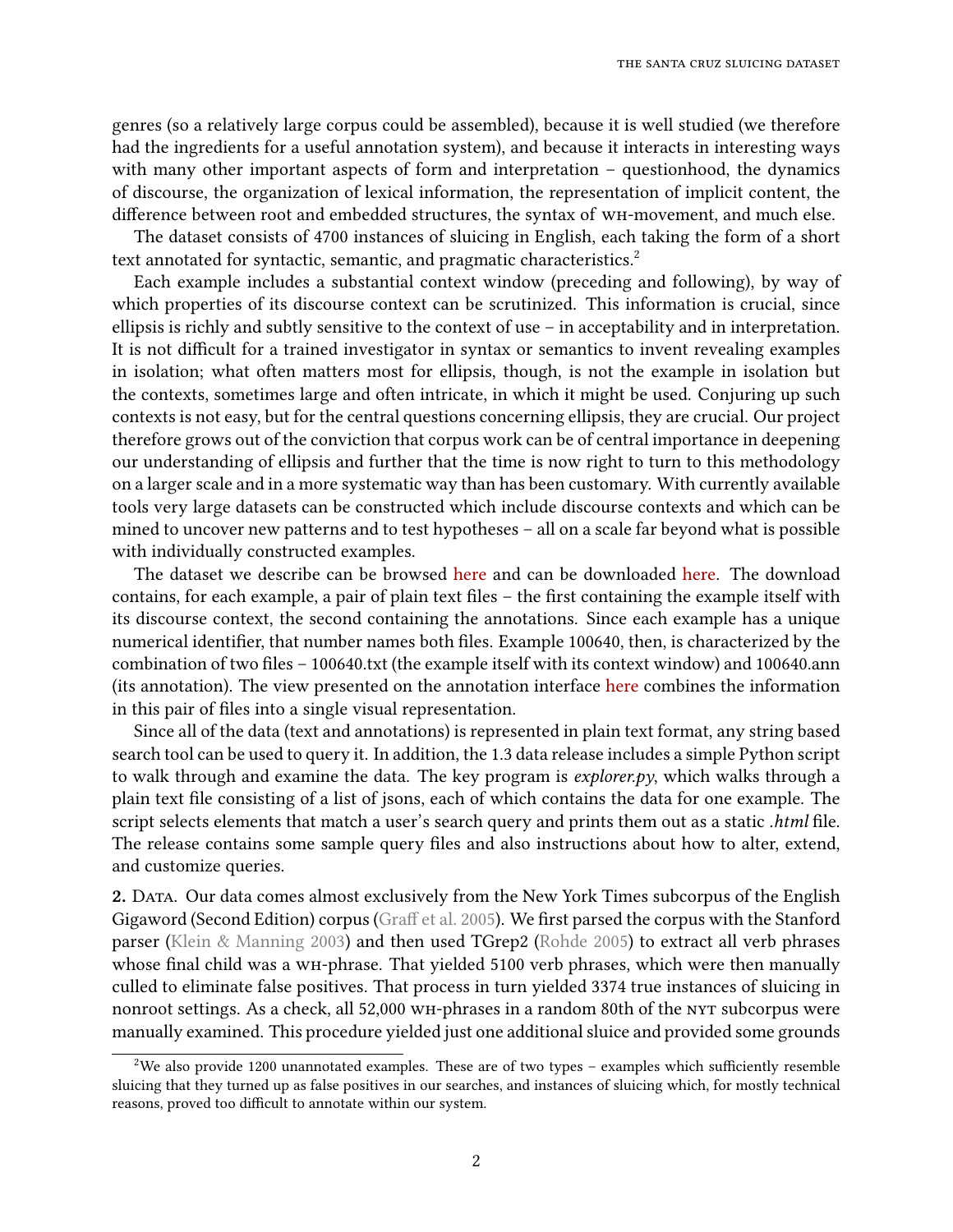for confidence that our procedures successfully identified virtually all instances of embedded sluicing in the subcorpus.

Root sluices were harder to identify, since the structures provided by the parser for them were too inconsistent to support automated searching. To find such cases, we first isolated all root wh-questions – some 91,000 examples (including many false positives). These examples were examined manually and from among them, 1289 examples of root sluices were identified for annotation. To fill out this sample, we added 37 examples from other written sources, as we happened on them. These are our 4700 annotated examples – 62.4% embedded and 27.6% root sluices.

3. ANNOTATION. The annotation system that we brought to bear on this data was shaped by a set of partially conflicting goals. It had to strike a balance, in the first place, between theoretical sophistication and usability – for end users and for annotators alike. But a scheme which sought to avoid all theoretical commitment would be of little use. We therefore drew heavily on the existing theoretical literature on sluicing in designing our protocols. At the same time, however, the scheme had to be sufficiently catholic to be useful to researchers with a variety of purposes in mind and of different theoretical persuasions.

For these reasons and others, we elected not to do our annotations on syntactic or semantic representations; any representational system we chose would necessarily privilege a particular theoretical point of view. Most of our features, therefore, simply refer to spans of text. Some repercussions of that choice will be considered below.

The best way to understand our annotation system is to consult our coding manual, which is available for [download.](http://babel.ucsc.edu/SCEP/Downloads/index.html) Here we provide an overview of its central features.

Each example is annotated with five obligatory tags: (i) the  $A$ NTECEDENT, (ii) the WH-remnant,  $(iii)$  a plain text paraphrase of the elided content,  $(iv)$  the MAIN PREDICATE of the antecedent clause, and (v) the CORRELATE of the WH-remnant, if there is one. The correlate and the WH-remnant are both tagged with several taxonomic features, including syntactic and semantic type. Consider (2), for example:

(2) Brady said the new approach saves time, but she didn't know how much. [\[100452\]](http://gramadach.net/bratv1.3/#/sluicing/data/GOLD/Feb12/100452)

Here, the two word span *how much* would be identified as the WH-remnant and the five word span the new approach saves time as the antecedent. The correlate is the single word span time and the plain text paraphrase of the implicit content will be the new approach saves. The main predicate of that clause is the verb *saves*. The semantic type of the WH-remnant is DEGREE and the semantic type of the correlate is mass/range.

We found that a context window radius of five sentences was usually sufficient, and sometimes necessary, in determining the intended antecedent and how it related to the ellipsis site. The task of identifying an appropriate antecedent was not always straightforward and often required an understanding of the larger structure of the text, particularly with respect to questions under discussion in the sense of [Roberts](#page-20-2) [2012.](#page-20-2) Very occasionally it was necessary to resort to the full newspaper article (most can still be found online with some patience) in order to be confident about the intended interpretation.

Examples which seem to lack an antecedent can be found by searching for the tag 'missing antecedent' (MISSINGANTE). Root sluices are identified by a tag of that name and embedded sluices can be identified by searching for the tag  $QEMBEDDER$ . In the case of  $(2)$ , for instance, the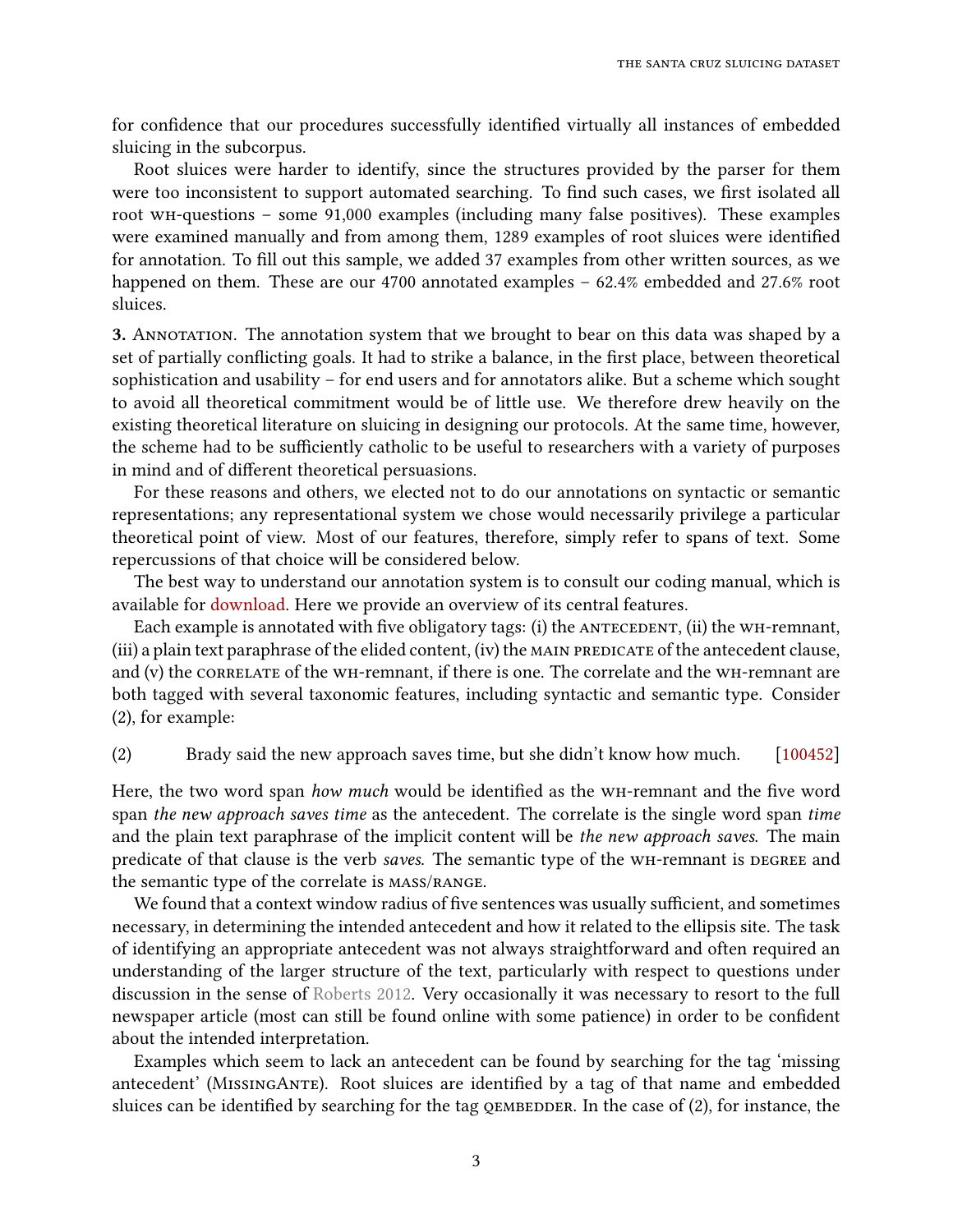qembedder attribute has the value know. This tag therefore provides information simultaneously about which sluices are embedded and about the range of interrogative embedding predicates in our materials.

Once the antecedent is identified, it can be copied and modified as necessary into the ellipsis site and the important task of identifying mismatches (in form and in interpretation) between the antecedent and the elided content can be tackled. Mismatches are categorized by way of a set of binary features indicating morphological mismatches (e.g. Case), syntactic mismatches (finiteness, polarity, syntactic category of the antecedent and so on) along with semantic mismatches (tense, indexicality, modality, polarity). Two tags on the antecedent serve to mark interpretive differences between antecedent and elided content. The E-TYPE tag marks indefinite material in the antecedent which is interpreted anaphorically in the ellipsis site. In (3), for example, the nominal one of the kids will be so tagged, since it can be interpreted as the definite that kid in the ellipsis site.

(3) For some reason or other that is one of the kids jumping out at me. And I don't know why. [\[15397\]](http://gramadach.net/bratv1.3/#/sluicing/data/GOLD/Apr28/15397)

ignore marks material which is semantically active in the antecedent but has no counterpart in the ellipsis site – parenthetical material, additive particles, focus particles such as *only*, and *even*, an interestingly large range of adverbial expressions, among others.

The crucial tag NEW WORDS, by contrast, identifies cases in which the interpretation of the ellipsis implies the presence of a lexical item which has no counterpart in the antecedent. Whether or not this possibility exists has been a central concern in discussions of sluicing.

Certain other tags apply to global properties of examples. We do not, for instance, assume that every expression which appears in a corpus is *ipso facto* well formed. Each example is therefore rated on a three point scale of acceptability in context (Low, Medium, or High). In the end, 178 of our 4700 examples (3.8%) were judged to be either moderately or severely unacceptable by annotators. This information is obviously crucial for any theoretical conclusions that one might want to draw from our materials.

A number of other global tags are worth mentioning here:

- ISLAND: identifies examples which could be relevant for the debate about whether or not sluicing amnesties island effects [\(Ross](#page-21-0) [1969,](#page-21-0) [Chung et al.](#page-19-1) [1995,](#page-19-1) [Romero](#page-20-3) [1998,](#page-20-3) [Merchant](#page-20-4) [2001,](#page-20-4) [Barros](#page-19-2) [et al.](#page-19-2) [2014](#page-19-2) among many others).
- PROBLEMATIC: tags examples which are difficult to appropriately annotate within the terms of our scheme. 31 examples are so tagged; they constitute a treasure trove of challenging analytical puzzles.
- cool: marks examples which annotators found interesting, or unusual, for one reason or another. This group of 213 examples is also a rich source of intriguing puzzles and interactions.

Given space limitations, this overview cannot be much more than a taster for the full range of phenomena exposed and searchable in our dataset. Additional tags will be discussed in what follows, but those who wish to exploit the full potential of our dataset should consult the full [annotation manual.](http://babel.ucsc.edu/SCEP/Downloads/annotation-guide.pdf)

3.1. The people and the process. Our frontline annotators were undergraduate students in the linguistics program at uc Santa Cruz. Annotators were recruited to the project on the basis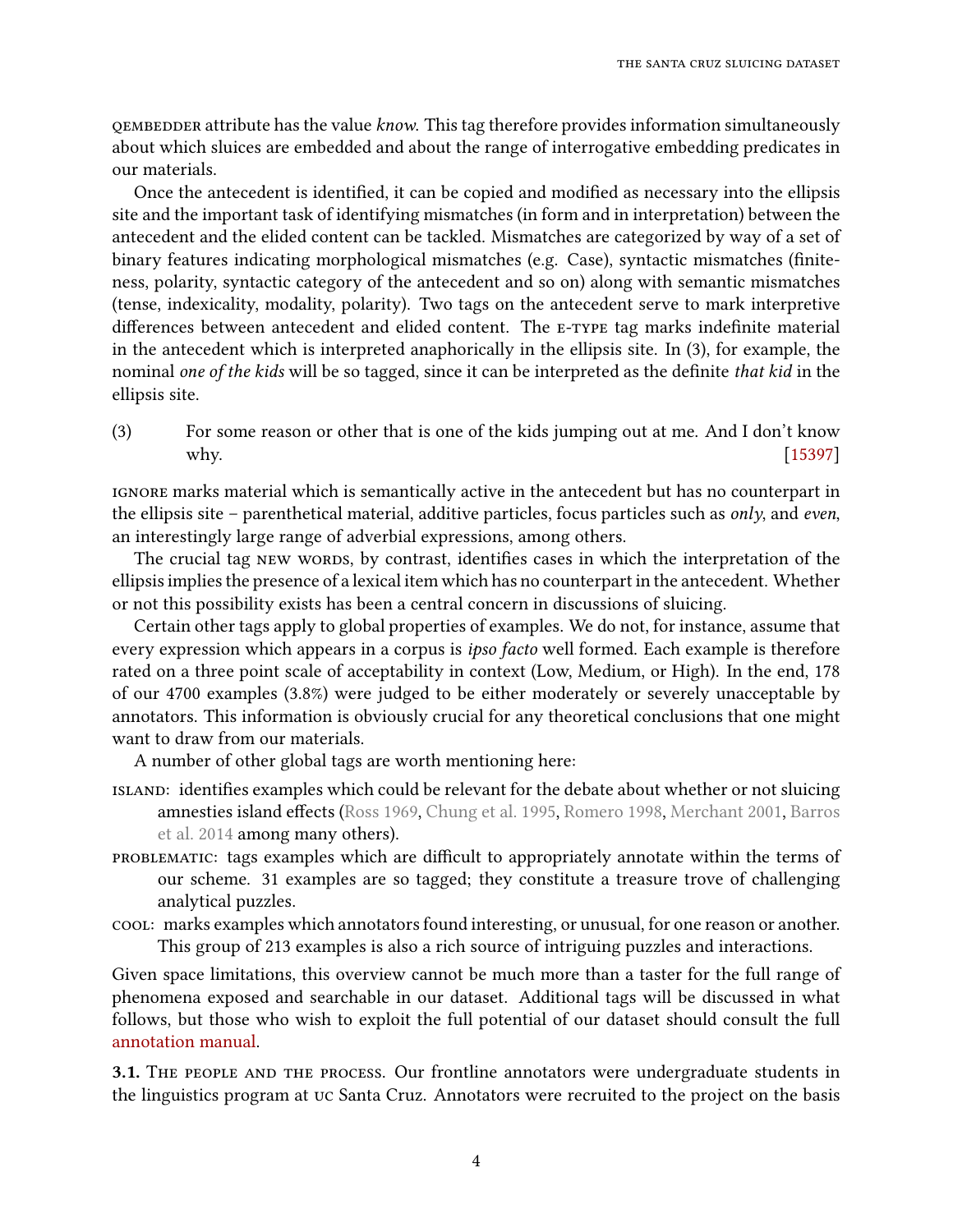of interest and of having completed, and done well in, at least intermediate courses in syntax and semantics. Their preparation in course work meant that they could handle the technicalities of annotation. But they came to the work without precommitment to any theoretical point of view and brought to it a useful iconoclastic glee in the finding of difficult cases and problematic counterexamples. Their work was overseen at every point by graduate student research assistants and by faculty pis.

Annotation was conducted on the BRAT web based annotation tool (see [Stenetorp et al.](#page-21-1) [2012\)](#page-21-1), modified in various ways (in particular to accept and display a free text paraphrase of elided content). Unlike some other annotation tools, BRAT does not alter the form of the text being annotated (it is a 'stand off' annotation tool in which the annotation content is stored separately from the target text). This choice made the calculation of inter annotator agreement rates more straightforward; it also means that those who, for whatever reason, do not want to work with the annotations we offer can still easily investigate the content of the source texts alone.

Development of the annotated dataset proceeded in two phases. In the first, over three years, our undergraduate assistants annotated all of the examples identified as potential instances of sluicing. Each individual annotated on the order of 40 examples per week, and each example was annotated independently by at least two individuals. In weekly meetings moderated by graduate student lead annotators and a PI, difficult cases were adjudicated and feedback was provided by the annotators about the effectiveness and usability of the annotation protocols. The coding manual was modified as work proceeded and as difficulties were encountered and resolved. In cases of strong disagreement among annotators, all competing analyses were maintained. In general though, discussion at the weekly meetings tended to converge on agreement around a single 'best annotation' for each example.<sup>[3](#page-4-0)</sup>

In the second phase, three lead annotators (master's students who had themselves been front line annotators), revisited the entire corpus in a second series of weekly meetings under the supervision of one of the pis. The entire corpus of annotations was revised, to comply with the policies and guidelines of the final annotation scheme and to adjudicate remaining disagreements. In this process, the lead annotators had access to, and made use of, all of the alternative annotations that had emerged in phase one.

The data we report here reflects this final round of reconsideration and discussion, but all rounds are preserved for analysis. Each of the annotations offered in the dataset, then, even the most routine, has been scrutinized by at least five project members. Nonroutine cases have been examined and discussed by between 7 and 10 members of the project – undergraduate students, graduate students and faculty pis.

<span id="page-4-1"></span>3.2. GUIDELINES, POLICIES, AND HARD CHOICES. One of the principal goals of our project was to document as fully as possible the range of allowed mismatches in meaning and in form between an antecedent clause and the elided clause in sluicing. Identifying such mismatches was the third step in the annotation process for each example, after the wh-remnant and the antecedent had been identified. This done, antecedent and paraphrase could be compared and mismatches documented.

Clearly it is crucial for this assessment that the paraphrases provided for elided content be consistent across annotators and annotations. Halfway through the development cycle, technical

<span id="page-4-0"></span><sup>&</sup>lt;sup>3</sup>There were, of course, real ambiguities as well. We deal with these by duplicating the relevant example and providing two distinct annotations.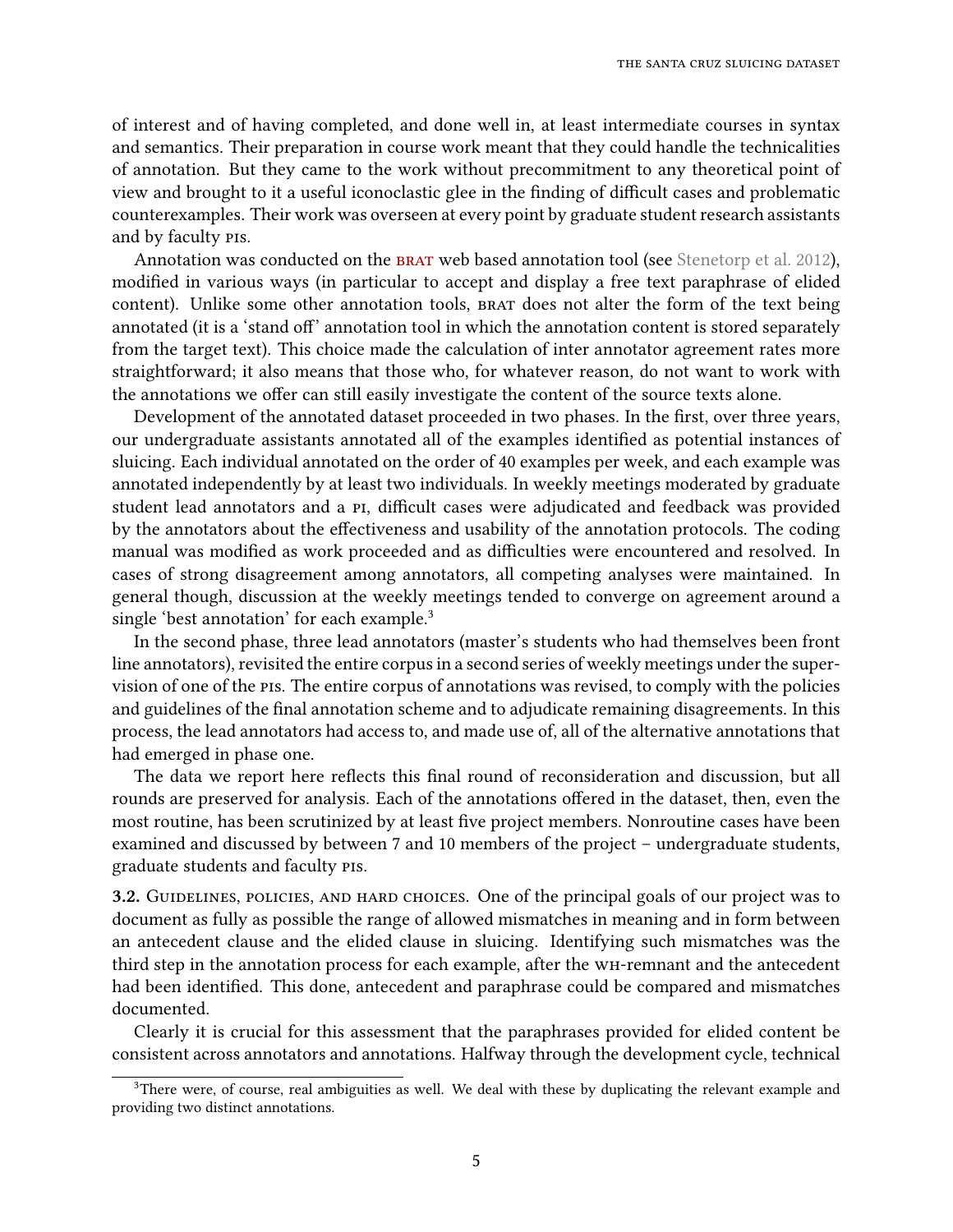modifications to the annotation software gave annotators the ability to copy the antecedent into the ellipsis site and then alter it to the extent needed to accurately represent the interpretation of the sluice. This technical innovation simplied the annotators' task (by freeing them from the obligation of constructing a paraphrase de novo) and led to greatly improved levels of inter annotator agreement.<sup>[4](#page-5-0)</sup>

A set of guidelines was put in place to maximize consistency in this process and eliminate irrelevant differences (laying out, for example, exactly how definite interpretations of E-TYPE pronouns should be rendered in the paraphrase). The vast majority of such policies regulate what are fundamentally stylistic matters and involve arbitrary choices. There was one choice that had to be made, however, whose implications go beyond the stylistic and which requires more discussion. A striking property of sluicing is that for a given case it is often possible to identify either a relatively small antecedent or a more inclusive one. The differences in meaning entailed by different choices can be very slight; but in syntactic terms the choices are often starkly different. Consider (4) – part of a discussion of the early days of radio.<sup>[5](#page-5-1)</sup>

<span id="page-5-2"></span>(4) There was always something new ... improved equipment, innovative means of transmission, original shows coming down the network line from New York and Chicago and above all, the knowledge that [thousands upon thousands of people] clustered around a box that sat like a shrine in their living rooms, [listening]. It didn't really matter to what [those thousands and thousands of people were listening]. [\[36225\]](http://gramadach.net/bratv1.3/#/sluicing/data/GOLD/Nov17_15/36225)

The paraphrase offered in (4) (the 'official' agreed upon annotation) presupposes a relatively small and apparently discontinuous antecedent (thousands and thousands of people listening). But an alternative annotation would identify a larger antecedent, as in (5):

(5) It didn't really matter to what [those thousands upon thousands of people clustered around that box, listening].

The sense communicated by (5) is barely distinguishable, in context, from that communicated by (4). This is because in (4) the content of the more inclusive clause (thousands of people clustered around the box  $\dots$ ) is smuggled into the implicit restrictor of the demonstrative determiner those so that the entire phrase means something like those thousands and thousands of people who clustered around a box that sat like a shrine in their living rooms. The larger and more verbose paraphrase in (5) involves less tampering with the antecedent but it also presupposes a severe (but amnestied) violation of the adjunct island condition. For this case, annotators were in no doubt that (4) was the more appropriate annotation. But that choice brings its own implications, since the paraphrase, to ensure wellformedness, must include a lexical item (the copula) which has no counterpart in the antecedent.

The policy we adopted for such cases is that annotators should select the smallest antecedent consistent with an accurate rendering of the meaning of the elided clause – a convention we call ANTECEDENT MINIMALITY. This guideline, favoring (4) over (5), proved extremely helpful in

<span id="page-5-0"></span><sup>&</sup>lt;sup>4</sup>For detailed discussion of inter annotator agreement rates and other issues considered only briefly here, see [Anand & McCloskey](#page-19-3) [2015.](#page-19-3)

<span id="page-5-1"></span> ${}^{5}$ In [\(4\)](#page-5-2) and in other examples cited, we surround the antecedent with square brackets, and the paraphrase of elided content appears also within square brackets and in a gray font. The unique numerical identifier for the example is also given. Each such identifier is a live link to the view of the example on the annotation interface.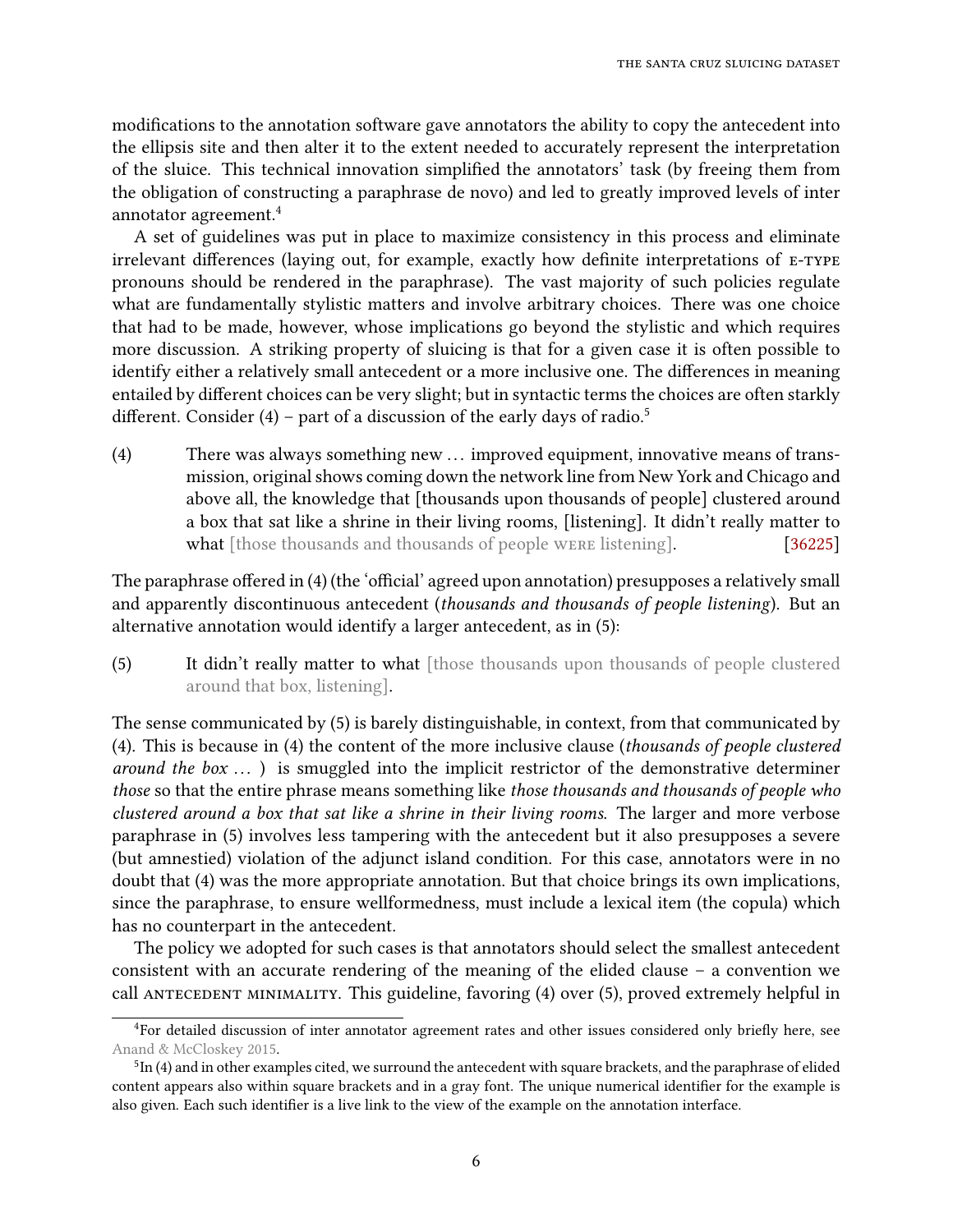ensuring regularity and consistency. But it is not, of course, a theoretically innocent choice. And while for the particular case of  $(4)$  the choice seems fairly clear, other cases are more difficult to adjudicate. Consider (6) for instance.

<span id="page-6-1"></span>(6) "We were very concerned that [the mortality pattern] seemed [to be so abrupt and sudden from women], but without research," she said, "we did not know why [the mortality pattern was so abrupt and sudden from women]." [\[57485\]](http://gramadach.net/bratv1.3/#/sluicing/data/GOLD/Feb12/57485)

Here too there is a choice to be made between a larger antecedent – one including the verb  $seem$  – and the smaller antecedent annotators actually identified, consistent with the guideline of ANTECEDENT MINIMALITY. This is the paraphrase given in (6), which assumes a smaller (and again discontinuous) antecedent (the mortality pattern to be so abrupt and sudden from women) and a consequent mismatch in form between antecedent and paraphrase: infinitival to in the antecedent corresponding to tensed was in the paraphrase. The judgment call required here is delicate: does the meaning of the elided question include the subtle evidential component contributed by seem? The answer implied by the final annotation (arrived at after considerable discussion) is that it does not. This conclusion is neither unreasonable nor obviously correct.

We air these issues for two reasons. First, it is important that users of our dataset be aware of the choices that shaped the interpretations we offer. Second, this is one of many cases in which annotation dilemmas mirror and highlight theoretical issues – in this case the fact that the processes which regulate ellipsis resolution very often do not yield unique outcomes. These issues arise again in interesting ways in our discussion of modality in sluicing (section [5.2\)](#page-13-0).

Developing protocols for arriving at reasonable paraphrases was perhaps the most difficult design challenge we faced in the project. Many who use our materials will be struck by cases in which alternative paraphrases seem to be available and some will be skeptical of the apparent privileging of the paraphrases we ultimately settled on.<sup>[6](#page-6-0)</sup> Those who are most skeptical about these aspects of our process are of course free to ignore the paraphrases we offer, while using whatever other aspects of our annotation-scheme they find useful. Our own view, though, is that this would be shortsighted. The paraphrases encode for each example, informally but accurately, the most salient reading perceived by annotators, often after considerable introspection and discussion. They imply no theoretical claims or commitments. What they provide is a hopefully useful set of empirical metrics against which proposals can be assessed. Successful theories of sluicing will yield for any sluice in our collection at least the interpretation corresponding to its paraphrase – by way of whatever assumptions or mechanisms seem right to their designers.

<span id="page-6-0"></span><sup>&</sup>lt;sup>6</sup>Consider a particular example. The decision to begin the process by copying an antecedent into the ellipsis site and then modifying it brought about a welcome and significant increase in levels of agreement among annotators. But it also penalized paraphrases which are more distant in form from the antecedent. For that reason, as pointed out by a reviewer, the move probably led to an undercount of cases in which a paraphrase involving copular structures (so-called 'pseudo-sluices' or 'nonisomorphic' sluices, in the sense of [van Craenenbroeck](#page-19-4) [\(2004,](#page-19-4) [2010a](#page-19-5)[,b\)](#page-19-6), [Barros et al.](#page-19-2) [\(2014\)](#page-19-2), [Vicente](#page-21-2) [\(2019:](#page-21-2) 4.1)) would be appropriate. The decision to begin with a copying operation was prompted by two concerns. First, annotators in early pilots found simultaneous consideration of these kinds of alternatives as well as more syntactically isomorphic forms extremely taxing. They also proved difficult for us to adjudicate and analyze in our group meetings, since pseudo-sluice paraphrases often contain context-dependent expressions like discourse anaphora (it and that) and elisions (e.g., in the case of reduced clefts) which require their own, distinct annotation protocol. In that respect, they seemed unhelpful to investigators without deeper annotation. Non-isomorphic sluices are, nevertheless, not uncommon in our materials – see section [5.4](#page-17-0) below.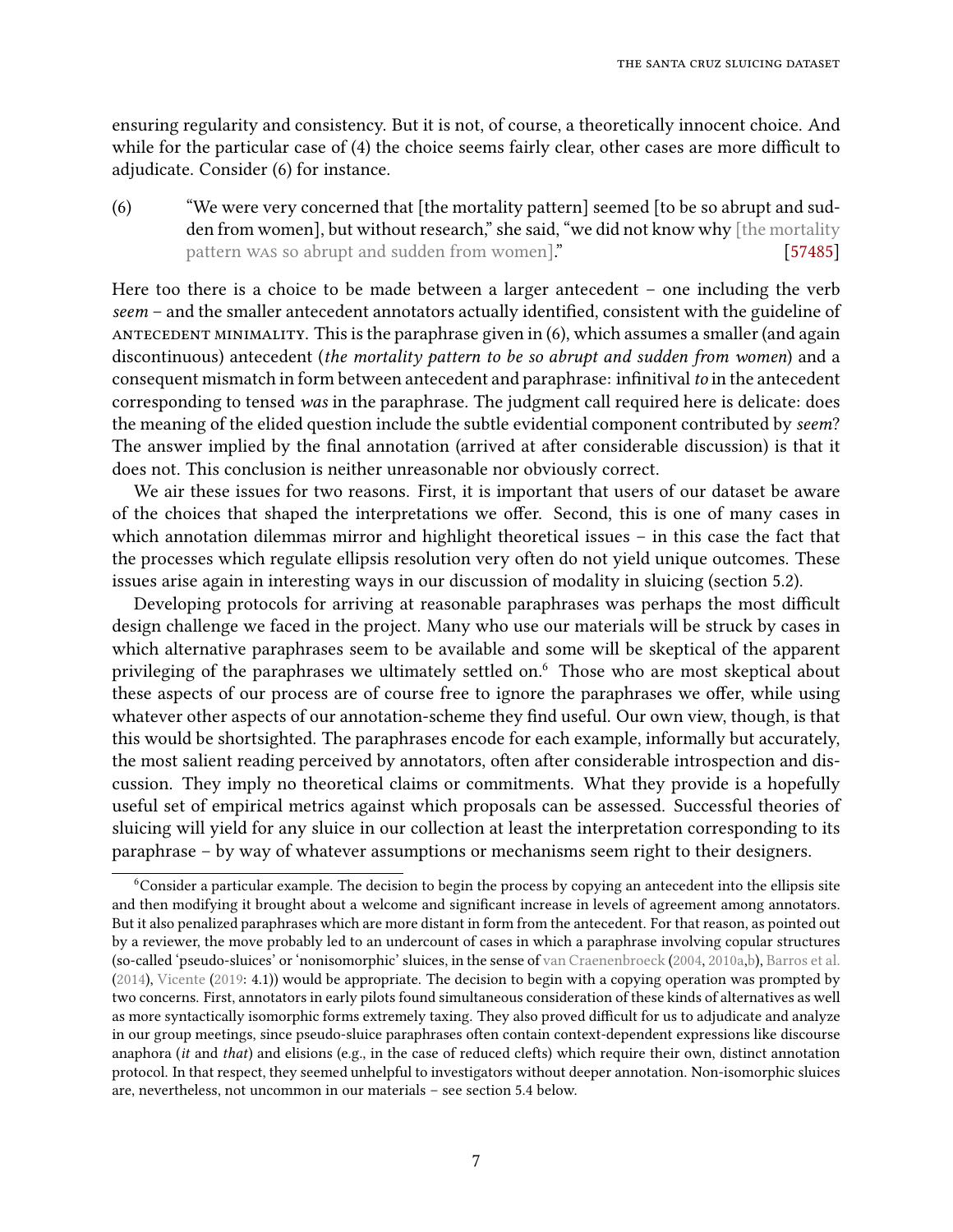4. INITIAL FINDINGS. Having described in broad terms how our dataset was constructed and how it can be queried, we turn to some empirical findings that emerge from it, focusing first on some very general characteristics of the data, turning then to a more particular focus on antecedents and the nature of the antecedent ellipsis relation.

4.1. GENERAL CHARACTERISTICS. An important theme in research on sluicing is the distinction between cases in which the wh-remnant has a counterpart in the antecedent context (a 'correlate') and cases in which it does not. The terms 'merger' and 'sprouting' (from [Chung et al.](#page-19-1) [1995\)](#page-19-1) are often used for the two kinds of cases. In (7a), there is a correlate for the wh-phrase (some difference) and it is therefore an instance of 'merger'. In (7b) there is no (overt) correlate.

(7) a. merger:

"It will make some difference, but I don't know how much," said A. Michael Lipper, president of Lipper Analytical Services Inc. [\[100549\]](http://gramadach.net/bratv1.3/#/sluicing/data/GOLD/Aug27_15/100549)

b. SPROUTING: For the first time, Silver indicated that he was ready to vote on the plan, although he declined to say which way. [\[100447\]](http://gramadach.net/bratv1.3/#/sluicing/data/GOLD/June9/100447)

It is easy to identify the two types in our data  $-$  the  $\alpha$  correlate tag applies exclusively to instances of merger; everything else is an instance of sprouting. And it is then surprising to observe that cases of sprouting outnumber cases of merger by a large margin – 65.5% to 34.5%. We call this observation 'surprising' because the relevant literature has tended to focus on cases of merger, although they represent, as it turns out, very much the minority case.

The high frequency of sprouting is explained in part by the enormous frequency of why as a wh-remnant. Why-sluices account for 53.8% of all instances of sprouting and 37.2% of sluices overall.<sup>[7](#page-7-0)</sup> Why sluices are overwhelmingly, but not exclusively, of the sprouting type.

This is not the only surprise which emerges when we examine the distribution of semantic types (of the WH-remnant) in sluicing. The relevant findings are presented in Table 1. After remnants of type Reason (typically why), expressions of Degree (how much, how tall, how often) represent the second most frequent type – 22% of all of our data, followed by Entity expressions at 13.8% and Manner expressions at 7.2%. Once again we emphasize these figures because the literature on sluicing seems to have focused on the Entity type at the expense of other, more richly attested, kinds of cases. Consider three much cited publications on sluicing, for instance. In [Ross](#page-21-0) [1969](#page-21-0) 7% of examples discussed are of the Degree type, 3% are Reason sluices, and 59% are entity sluices. For [Chung et al.](#page-19-1) [1995,](#page-19-1) the proportions are 7% (Degree), 3% (Reason) and 79% (Entity), while for [Merchant](#page-20-4) [2001](#page-20-4) the proportions are 5% (Degree), 7% (Reason) and 60% (Entity).

Degree sluices in addition present a particularly rich set of puzzles, which have been little discussed, as far as we are aware. One of those puzzles (which initially emerged, again, as a quandary about how to annotate) is a subtle but widespread ambiguity, of the type seen in (8):

 $(8)$  Unisys said it would fire more employees, though it didn't say how many, and write off another \$400 million against profits. [\[44148\]](http://gramadach.net/bratv1.3/#/sluicing/data/GOLD/Mar12/44148)

<span id="page-7-0"></span><sup>&</sup>lt;sup>7</sup>The frequency of why sluices may be even higher, since the count given in the text excludes why not questions, which should probably not be analyzed in the same terms as sluicing (see [Hofmann](#page-20-5) [2018](#page-20-5) and the discussion in section [4.2](#page-8-0) below). If such cases are included, then why sluices represent fully 53.8% of our total and 62.8% of instances of sprouting.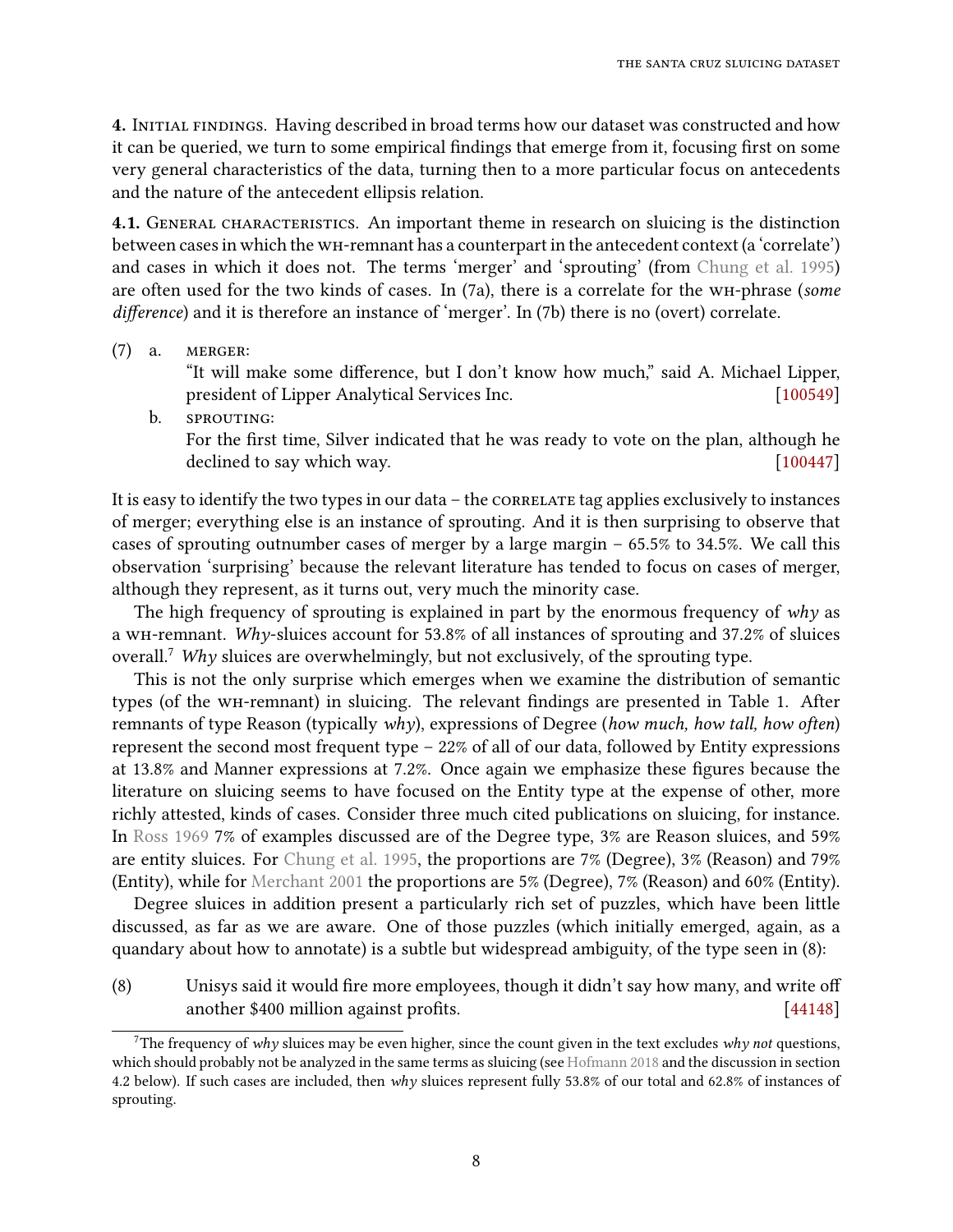| <b>EMBEDDED</b> | <b>ROOT</b> | <b>TOTAL</b>              |
|-----------------|-------------|---------------------------|
|                 |             | 1752                      |
| 685             | 353         | 1038                      |
| 335             | 315         | 650                       |
| 290             | 45          | 335                       |
| 253             | 9           | 262                       |
| 137             | 20          | 157                       |
| 15              | 45          | 60                        |
| 47              | 399         | 446                       |
| 3404            | 1296        | 4700                      |
|                 | 1642        | SYNTACTIC POSITION<br>110 |

Table 1: Distribution of annotated sluices by Semantic Type and Syntactic Status

On one reading of (8), the question under discussion is the absolute number of employees that the company might lay off. On an alternative reading, (8) raises a question about how much larger the number of employees to be laid off is than some pragmatically given point on the scale of expectation. This second interpretation might also be expressed by (9):

(9) Unisys said it would fire more employees, though it didn't say how many more, and write off another \$400 million against profits.

The variables bound in the two interpretations are different and it is an interesting question what the source of those different variables might be in the antecedent context. It seems clear that a sustained investigation of the interaction between sluicing and constructions of comparison and degree would be revealing about both. Examples like (8) can be found by searching for the semantic type DEGREE and in addition searching for the tag REMNANT ELLIPSIS, which identifies cases in which an 'additional' ellipsis seems to apply within the wh-remnant, reducing, on one reading of (8), how many more to how many.

<span id="page-8-0"></span>4.2. ANTECEDENTS. A fundamental issue in research on ellipsis has been the question of whether ellipses require overt linguistic antecedents and the subsidiary question of what kind of relation the antecedent relation is. Is it perhaps purely anaphoric, or are there parallelism conditions that must hold between the antecedent and the material to be elided? If there are such parallelism requirements, what form do they take? Our materials let us address these questions, for sluicing, in a precise and quantifiable way.

In typical cases, there is an antecedent and that antecedent is very local to the wh-remnant and precedes it. In the large majority of cases, the antecedent is in the immediately preceding sentence. But there are many atypical cases as well. There are, for instance, 115 cataphoric sluices, in which the sluice precedes the antecedent. Such cataphoric sluices are remarkably regular in form – in all but one instance, the antecedent occurs in the same sentence as the sluice and they are almost all of the form in (10):

(10) I don't know why, but [I said yes]. [\[144127\]](http://gramadach.net/bratv1.3/#/sluicing/data/GOLD/May5/144127)

Fifty five of these 115 examples have the exact string, 'I don't know why'.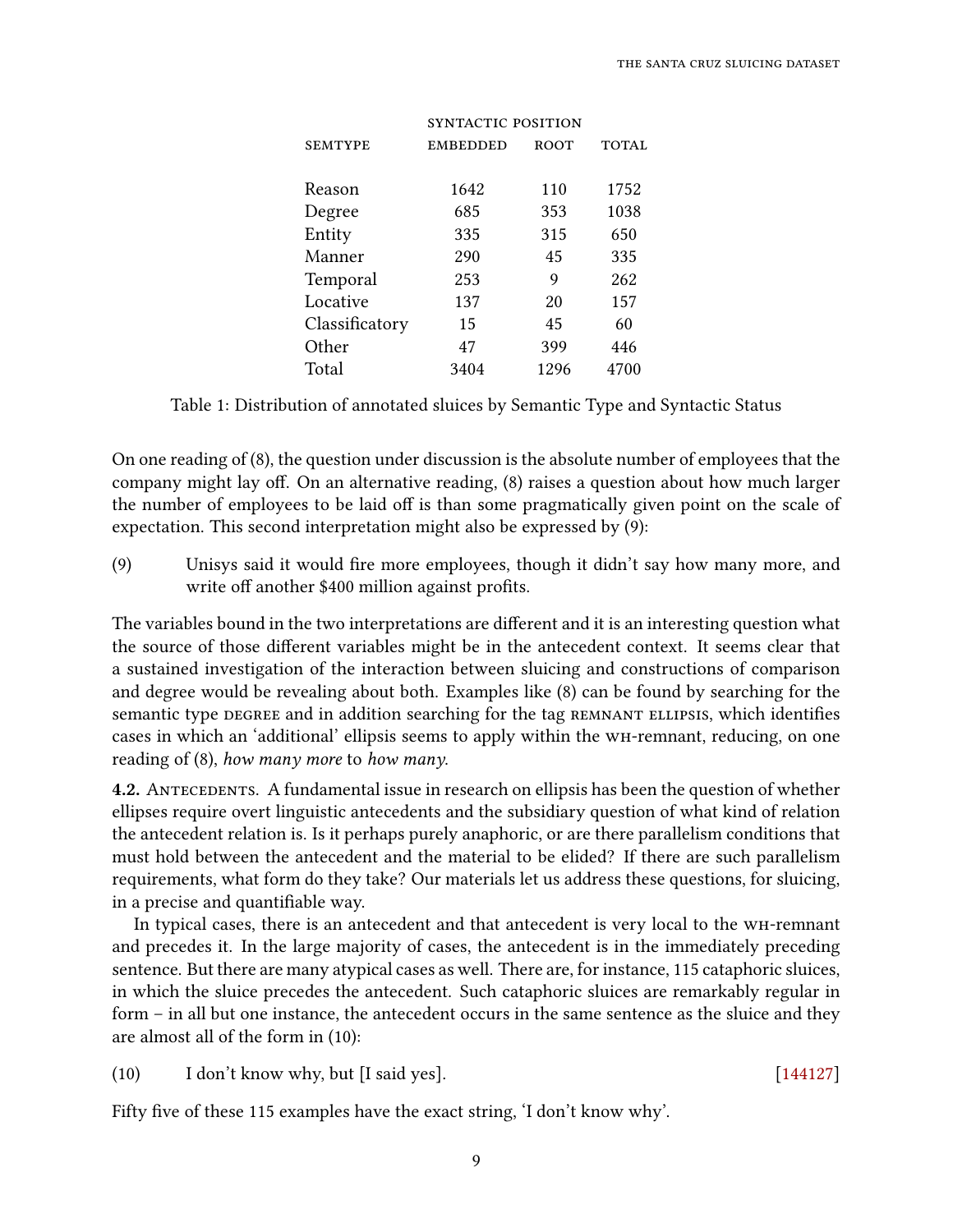Beyond these, there are 42 cases in which the sluice appears within its own antecedent (what we call "interpolated" sluices), as in (11):

(11) [A lot of people], I don't know for what reason, [are telling lies]. [\[57184\]](http://gramadach.net/bratv1.3/#/sluicing/data/GOLD/May12/57184)

In such examples the antecedent consists of two spans (a lot of people and are telling lies in  $(11)$ ), which together form a clause but which are separated by the sequence of the WH-remnant and its embedding environment. In all 42 examples, that sequence (I don't know for what reason in (11)) is parenthetical. Sluicing is in general optional, at the cost of some small awkwardness, but for cases like (11) the cost of not eliding is unexpectedly severe:

(12) ??A lot of people, I don't know for what reason they are telling lies, are telling lies.

This may indicate that cases such as (11) do not involve ellipsis at all, but if that is the case then challenging questions arise about how wh-movement can have applied.

For the larger class of discontinuous antecedents (cases not involving interpolation of the remnant wh-phrase) questions also arise. (13) is typical.

(13) He turned toward [that part of the sky], which then [remained dark for a few seconds]. "It's hard to know how long [that part of the sky remained dark for]," he said.[\[125447\]](http://gramadach.net/bratv1.3/#/sluicing/data/GOLD/May5/125447)

In (13), the antecedent consists of the two spans that part of the sky and remained dark for a few seconds. There are 488 such cases. If the conventional wisdom is correct that antecedents are phrases rather than mere strings, then in the case of (13), the head of the appositive relative (that part of the sky) must be composed with the vp (remained dark for a few reasons) – by way of reconstruction or by way of a chain of anaphoric links (or both). Such cases are legion in our materials and would surely repay systematic investigation. A particularly interesting subclass of this type involves coordinate structures – cases (numerous) in which the antecedent is assembled from one piece which is external to the coordination and distributes over it and a second piece which consists of just one of the conjuncts. The two examples in (14) are representative.

- (14) a. I get into the cupboards. Then for one year, I call them on a weekly basis and hold them accountable." In what way [do you hold them accountable]? [\[157514\]](http://gramadach.net/bratv1.3/#/sluicing/data/GOLD/Feb3_16/157514)
	- b. Messier was a distant second at 22 but has demanded a trade. He won't say why [Messier has demanded a trade], and he declined to play this year. [\[53758\]](http://gramadach.net/bratv1.3/#/sluicing/data/GOLD/Nov14_16/53758)

Such cases reveal that the antecedent relation, if there is such a relation, is no respecter of the integrity of coordinate structures. Cases like (14) can be found either by searching for the tag ignore or by searching for the string coordination not interpreted. In virtually every case, it is the rightmost conjunct which is shared with the ellipsis site.<sup>[8](#page-9-0)</sup>

The fundamental question, though, is whether antecedents are required. As a matter of fact, 193 (4.1%) of our 4,700 examples lack antecedents. The examples in (15) are typical:

(15) a. Sam Kamvar, manager of the Childe Harold pub and restaurant, is proud of the framed

<span id="page-9-0"></span><sup>&</sup>lt;sup>8</sup>Note incidentally that these are all cases in which our decision to use text spans for our annotations, rather than hierarchical syntactic or semantic representations, leaves open – entirely appropriately – the many analytical and theoretical questions that they raise.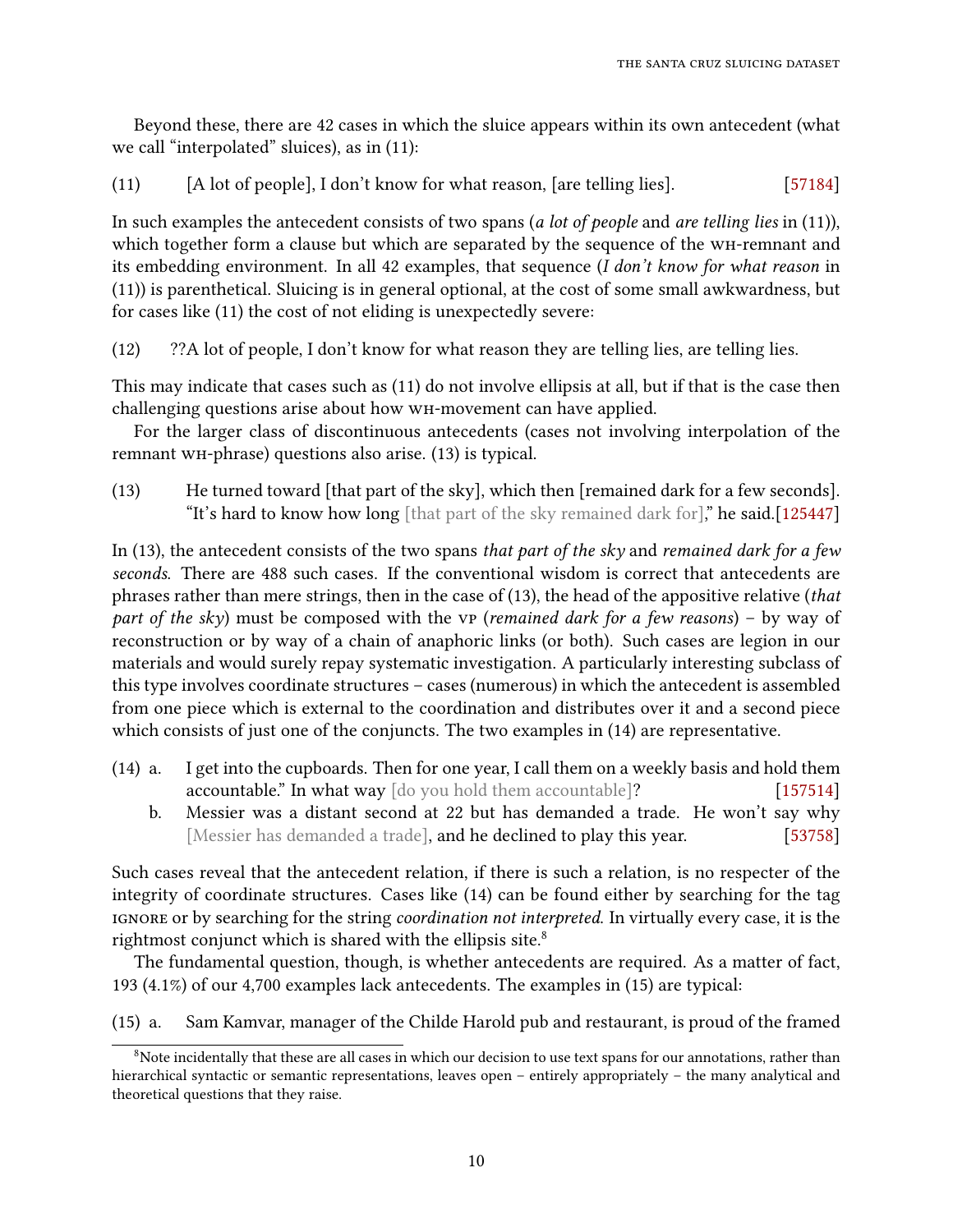poster that hangs on a brightly lit brick wall. "The Only Sign of Life in Dallas," it reads, above a highway sign: "Washington, D.C., 1304 Miles." Under that, it says, "Go Redskins." "I didn't ask *how much*," he said. "I bought it." [\[104061\]](http://gramadach.net/bratv1.3/#/sluicing/data/GOLD/Apr2/104061)

b. "I wanted to see everything that happens I wanted to hear everything that happens," said Charles Tomlin, whose 46-year-old son, Rick, an enforcement officer for the Federal Transportation Department, was killed in the blast. . . . "I had also wanted to know why. I wanted to look up and see McVeigh, a nice-looking man, and try to understand what drove him to kill this many people." [\[283235\]](http://gramadach.net/bratv1.3/#/sluicing/data/GOLD/June2/283235)

But 23 of these examples were judged to be of medium or low acceptability and three are cases in which an antecedent was almost certainly present in the conversational exchange but not reported in the article. The total of wellformed antecedentless examples then is actually 167  $(3.5\%)$ .

Every fragment interrogative phrase in our corpus is initially categorized as a 'root sluice'. But whether or not all such examples involve ellipsis is far from clear. Among these examples, for instance, are five involving the conventionalized use of how much seen in  $(16)$  and in  $(15a)$ .

(16) While the study consumed a \$275,000 grant, the device it produced is a relative bargain. How much, installation included? "Oh," said Mehta, "I would suspect no more than \$50 or so."  $[19606]$ 

<span id="page-10-1"></span>A much larger number (59 examples) involve a particular kind of fragment rhetorical question, discussed by [Ginzburg & Sag](#page-19-7) [\(2000\)](#page-19-7) and by [Fernández et al.](#page-19-8) [\(2004\)](#page-19-8). (17) is typical:

(17) Every day brings new evidence that the once-booming national economy is slowing. Even Alan Greenspan says so. But take a walk almost anywhere in Manhattan jostled by the leather-wearing, cell-phone-wielding, taxicab-grabbing, shopping-bag-swinging hordes and you have to wonder: What slowdown? Economists here are wondering, too. [\[29529\]](http://gramadach.net/bratv1.3/#/sluicing/data/GOLD/Mar13_17/29529)

Such expressions (all of the form what NP) communicate negative existential claims ('There is no slowdown' in (17)). They clearly deserve further study, but it is not clear that they share enough properties with sluicing that we should take the two to reflect the same grammatical mechanisms.[9](#page-10-0)

A further large subgroup of 'missing antecedent' cases involves a modalized use of why not. In our materials, two clearly distinguishable uses of  $why$  not can be identified:

- (18) a. free modal reading:
	- a: Should we go to the beach? b: Why not?
	- b. anaphoric reading: a: Frank doesn't believe in minimalism. b: Why not?

The anaphoric type in (18b) is elliptical in a standard sense, requiring an antecedent clause (there are 141 examples of this type and all have clausal antecedents). In fact its antecedent must be a 'negative clause' in exactly the sense of [Klima](#page-20-6) [\(1964\)](#page-20-6). Crucially their interpretation involves a

<span id="page-10-0"></span><sup>&</sup>lt;sup>9</sup>All such examples in our dataset can be found by searching for the tag ECHOQ.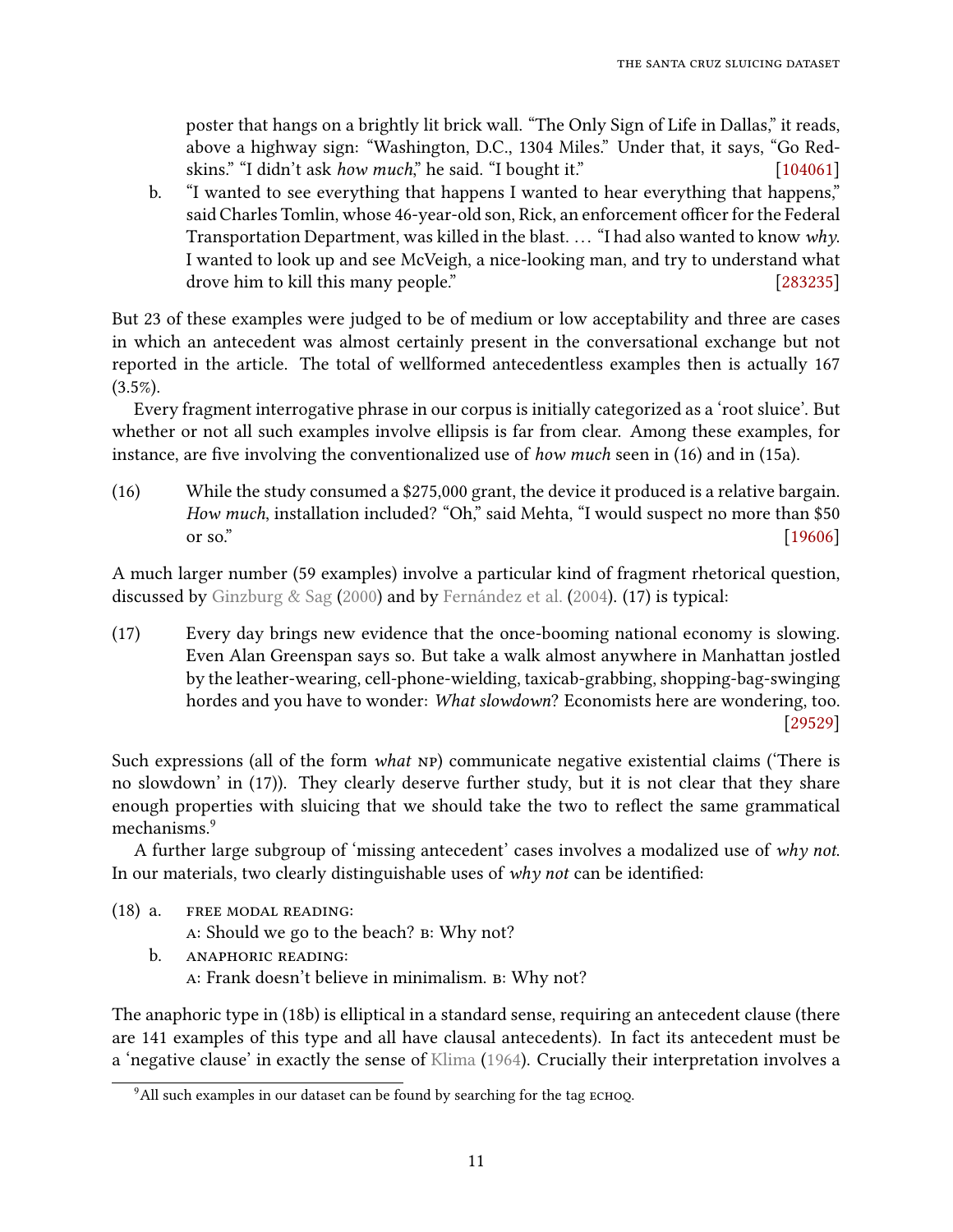cancellation effect – although there is an expression of negation in the remnant and also in the antecedent, the elliptical question expresses a single negation.

The 'free modal' type seen in (18a) is very different. It does not require a linguistic antecedent, it is inherently modal in its interpretation, and (like [\(17\)\)](#page-10-1) is rigidly restricted to root contexts. There are 12 such examples among our antecedentless cases; those in (19) are typical.

- $(19)$  a. He learned English by listening to the radio. His first years were difficult. He lived in the basement of a building in Elmhurst, Queens, where Chinese immigrants paid \$175 a month for beds separated by hanging blankets. He worked long hours in a laundry. Then he noticed some musicians in the subway. Why not? "I was so scared," Chen said. "I hesitated almost an hour. Then I counted to 100. Then I counted to 50. Then I finally opened the case." [\[95457\]](http://gramadach.net/bratv1.3/#/sluicing/data/GOLD/Mar2_16/95457)
	- b. Whelan said Ellison was an excellent student. He hadn't had a name athlete come through his door before. But Brown had read about Whelan in a fitness magazine and the gym was near Ellison's summer home. Why not? "I had heard and read that Pervis didn't work hard, but that was not the case with me," Whelan said. [\[241354\]](http://gramadach.net/bratv1.3/#/sluicing/data/GOLD/Sep07_16/241354)

Such cases are not easily assimilated to sluicing. [Hofmann](#page-20-5) [\(2018\)](#page-20-5) argues that the 'free modal' type in (19) is not elliptical and that the anaphoric type in (18b) involves not sluicing but rather a smaller ellipsis – one involving elision of the complement of a polarity head realized as not.

If such cases are also excluded, we are left with 91 examples out of 4700 – 1.9% – which are truly antecedentless.

There is more to be said, however. Of this group, just 34 are embedded, rather than root, sluices. This figure represents just 1% of embedded sluices. By contrast the 77 antecedentless root sluices represent 5.9% of root sluices. This confirms the speculation of [Chung et al.](#page-19-1) [1995:](#page-19-1) 264-265 and [Ginzburg & Sag](#page-19-7) [2000](#page-19-7) that root sluices (or at any rate fragment wh-phrases) have greater freedom in licensing and in interpretation than their embedded counterparts.

An important subgroup of the remaining antecedentless cases is a class of  $why$ -sluices that we came to call 'Situational  $why'$  – as in (20):

- (20) a. To read some accounts of his brief tenure at Georgia, one imagines a befuddled and confused Jim Harrick, huddled behind a locked door in his Stegeman Coliseum office, fighting back tears and wailing, "*Why, Lord, why?*" [\[103083\]](http://gramadach.net/bratv1.3/#/sluicing/data/GOLD/Feb27_17/103083)
	- b. McCann said Jonesboro, a town of 51,000 on the Mississippi River, drew closer together as a result of the March 24, 1998, shooting rampage during which four junior high school girls and one teacher died, "but there's a lot of anger," he said. "The biggest problem for people I've talked to is there's never been an answer to why. I think if anyone could ever answer  $why$ , it would help a lot, but I don't think that's going to happen." [\[109969\]](http://gramadach.net/bratv1.3/#/sluicing/data/GOLD/June01_16/109969)

This use of why, in both root and embedded settings, expresses bewilderment about why dreadful things happen (never neutral things or happy things) and the requests for enlightenment are often addressed to the deity. If such uses of why are also best regarded as conventionalized and perhaps nonelliptical, the number of truly antecedentless examples goes yet lower: 0.3% (10 of 3404) of embedded sluices and 3.2% (42 of 1296) of apparent root sluices.

Of course it is important now to ask if similar patterns would emerge for other genres – in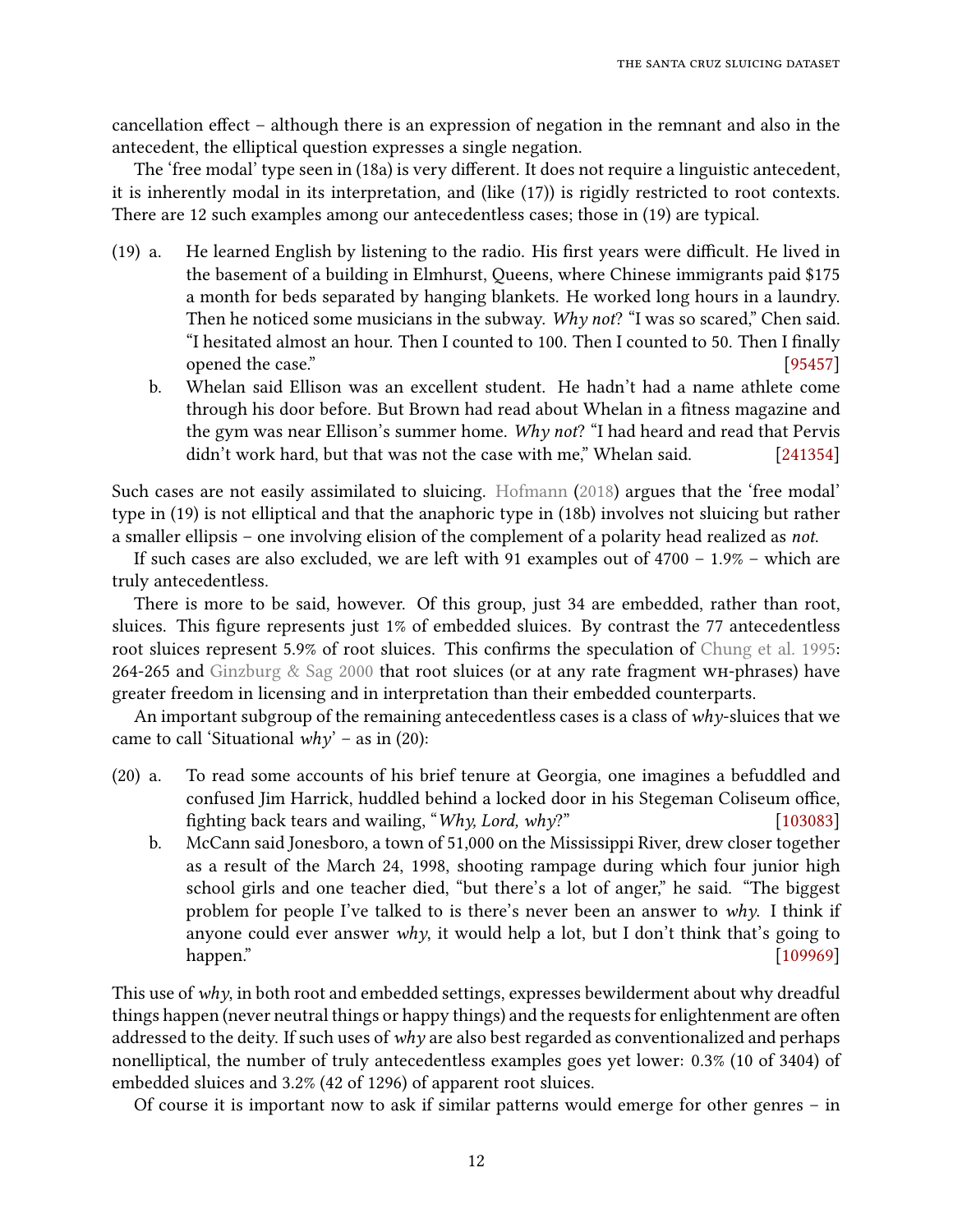conversational exchanges in particular. But for the moment, the conclusion seems to be that, to comport with observation, our theories need to guarantee that some 99.7% of embedded sluices have antecedents. But they also need to provide an understanding of why root and embedded sluices are different in this respect – root sluices tolerate the absence of antecedents measurably more frequently than embedded sluices do.

5. THE DIMENSIONS OF MISMATCH. But if in the vast majority of cases sluices have antecedents, how closely must that antecedent resemble the elided clause and in what ways? Here we map the principal patterns of difference attested in our dataset. We were surprised by the range of possibilities that emerged.

5.1. Tense. There are 129 instances of tense mismatch, an annotation used when there is a tense form implied by the interpretation of the sluice which does not seem to match that found in the antecedent. In 36 instances, the mismatch can be understood as primarily syntactic. In 20 of these cases, the antecedent lacks a syntactic expression of tense, as in [\(21\),](#page-12-0) where the antecedent is a gerund. In the 16 remaining cases, the antecedent includes an overt tense expression, but one that is syntactically and semantically distinct from that implied by the meaning of the sluice. In 8 of these, this is a modal auxiliary which the paraphrase lacks. One such example is [\(22\),](#page-12-1) where the epistemic modal must is not retained (but the past perspective signaled by have is). In the 8 remaining cases, the antecedent and paraphrase disagree in finiteness,

- <span id="page-12-0"></span>(21) She remembered [ Ronnie spending six months in some kind of "school for boys"] when he was a youth but she doesn't know why [Ronnie SPENT six months in some kind of school for boys]. [\[125278\]](http://gramadach.net/bratv1.3/#/sluicing/data/GOLD/Mar5/125278)
- <span id="page-12-1"></span>(22) From what I can make out, [it must have been written] sometime during the Vietnam War, but I don't know by whom [it was written]. [\[72508\]](http://gramadach.net/bratv1.3/#/sluicing/data/GOLD/Sep10_15/72508)

<span id="page-12-2"></span>The remaining 93 instances all involve mismatch between finite tense morphemes. For 20 of these, the antecedent is in a quotation and the sluice is outside the quotation, meaning that the same event is viewed from different temporal perspectives; a representative example is in [\(23\).](#page-12-2)

(23) You heard the question, "Why [ are people watching this ]?" For once, I didn't care why [people were watching this]. [\[48694\]](http://gramadach.net/bratv1.3/#/sluicing/data/GOLD/Nov3_15/48694)

<span id="page-12-3"></span>The final 73 all devolve to matters of how tense morphemes behave in English embedded clauses. In some cases, the issue is simply sequence of tense, as in [\(24\),](#page-12-3) where the same clause is embedded first under the past tense *told* and then, in the sluice, under the present tense know.

 $(24)$  "I told him [I'd support him in his efforts and be an investor]," Kemper said Monday. "I don't know to what extent [I will support him in his efforts and be an investor] yet, because I've just decided to do it this morning." [\[15852\]](http://gramadach.net/bratv1.3/#/sluicing/data/GOLD/Sep10_15/15852)

[\(25\)](#page-12-4) is similar: an event is introduced in a historical present narrative, and is then commented on from a temporal perspective after the event has transpired, requiring a past tense.

<span id="page-12-4"></span>(25) Everyone exhibits it of course. People misplace their keys. [They enter a room] only to realize they don't know why [they enter-ED THAT ROOM]. [\[211474\]](http://gramadach.net/bratv1.3/#/sluicing/data/GOLD/June22/211474)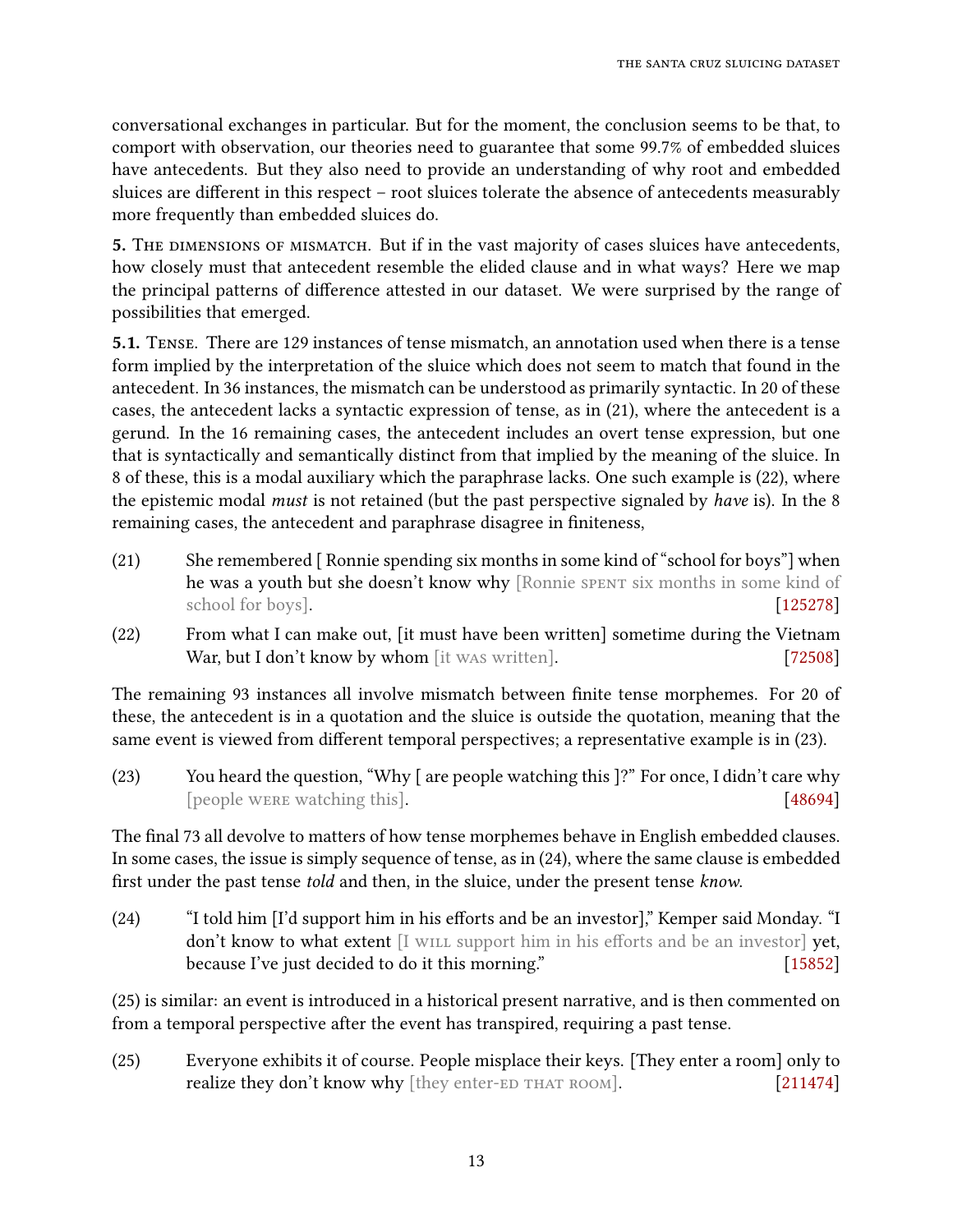Such cases seem to pose problems for any morphosyntactic identity condition for sluicing, since past and present tense are distinct morphemes (as are the modal auxiliaries). In addition, the instances with the tenseless or modalized antecedents are rather surprising under a view where one simply copies or retrieves a clause level antecedent.

One might view these observations as arguments in favor of semantic identity theories, since many mismatches could be understood as analogs of the kinds of 'vehicle change' observed for anaphoric reference under other kinds of ellipsis. For instance, under a referential theory of tense, a past morpheme and a present morpheme can be denotationally equivalent, just as  $I$  and he can corefer in the right environments. However not all mismatches involving temporal interpretation are of this anaphoric character. In several for how long sluices in the database, a present tense antecedent is paired with a vaguely modal or future interpretation in the paraphrase, as in [\(26\)](#page-13-1) below.

<span id="page-13-1"></span>(26) [Rob and Mike both still fish], but they don't know for how long [they {will, might,  $\text{could}, \ldots$  fish]. [\[138058\]](http://gramadach.net/bratv1.3/#/sluicing/data/GOLD/Oct6_15/138058)

As we will see shortly, there are also many instances where an overt intensional operator in the antecedent is replaced by a similar, or related, modal paraphrase in the ellipsis site. In (26) and in examples like it, the antecedent has no intensional operator, but annotators nonetheless included a modal in the paraphrase, because the simple present does not accurately reflect the interpretation of the elided clause. If this interpretation is correct, sluicing must tolerate semantic mismatches in tense alongside the apparently syntactic mismatches we began with.

<span id="page-13-0"></span>5.2. Modals. In some 394 of our annotations, the paraphrase of elided material contains a modal not present in the antecedent. Such cases can be found by searching for the symbol MODAL, which indicates the presence in the ellipsis site of a modal of some flavor. Very often, it is difficult to identify the implied modal with any particular English modal verb.

Some of these annotations, however, are open to the charge that they reflect nothing more than choices forced by our annotation guidelines – by the policy, in particular, which favors the smallest antecedent consistent with the observed interpretation (see section [3.2](#page-4-1) above). Consider the examples in  $(27)$ . In each case  $(i)$  is the paraphrase offered in our materials, while  $(ii)$  is an alternative which assumes a larger antecedent. In each case also, (i) postulates a modal mismatch, while (ii) does not.

- (27) a. In his state of the union message last week, Clinton said [he] favored [raising the minimum wage] but did not say by how much. [\[15642\]](http://gramadach.net/bratv1.3/#/sluicing/data/GOLD/Feb19/15642)  $(i)$  [he MODAL raise the minimum wage]
	- (ii) [he favored raising the minimum wage].
	- b. Arizona officials concede [this year's exports] are likely [to slow], but they do not know by how much. [\[54079\]](http://gramadach.net/bratv1.3/#/sluicing/data/GOLD/Feb26/54079)
		- $(i)$  [this year 's exports MODAL slow]
		- (ii) [this year's exports are likely to slow]

Although both alternatives seem reasonable, the policy favoring smaller antecedents forces (i). The interesting property highlighted by the annotation dilemma (again) is that in such cases there is in the antecedent context an intensional expression which has the smaller of the two potential antecedents in its scope (favored in  $(27a)$ , likely in  $(27b)$ ). The modal base characteristic of the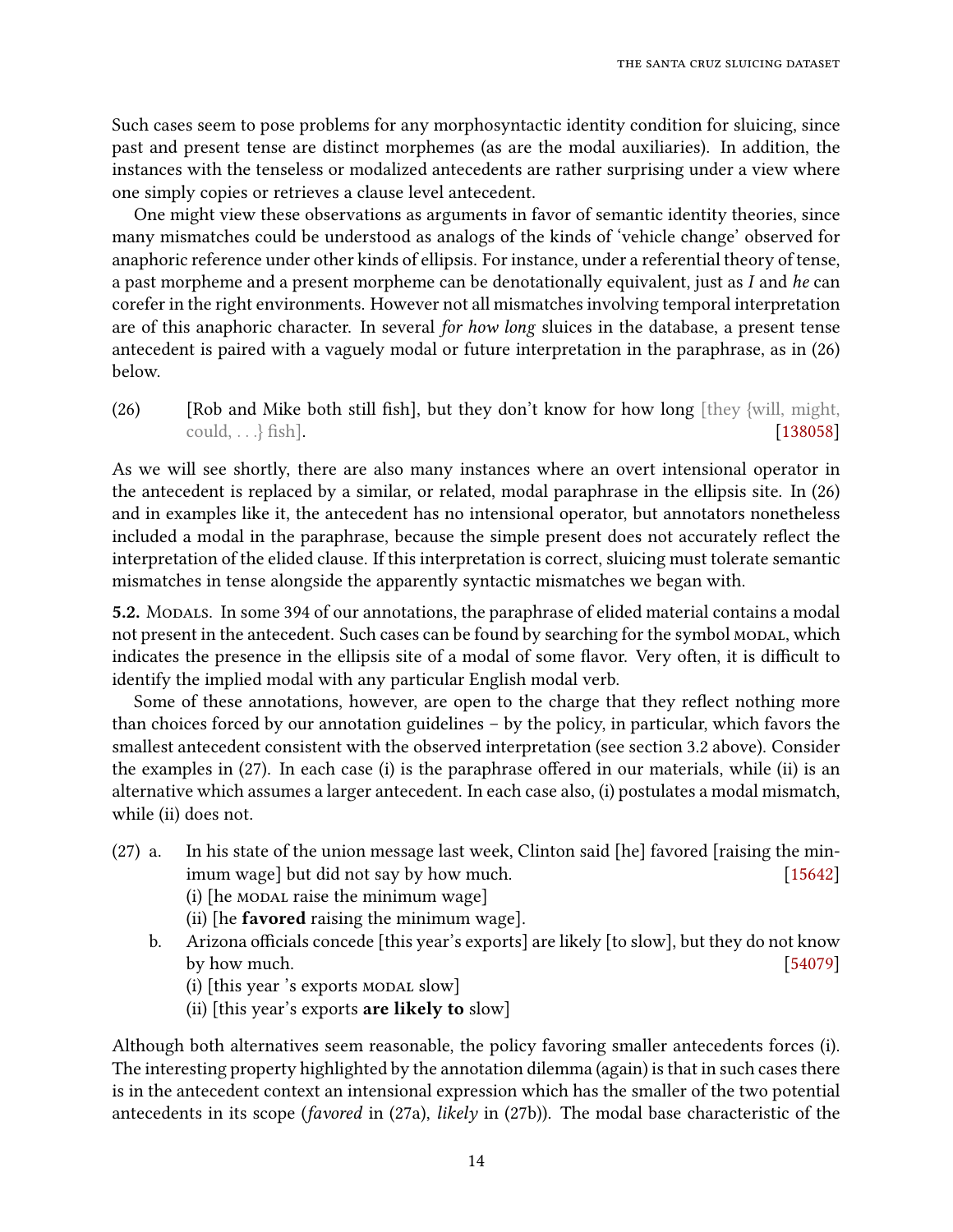ellipsis site is anaphoric to the intensional context established by that embedding predicate. But there is a near equivalent alternative annotation which assumes a larger antecedent and repetition of the embedding verb in the elided clause. The judgment calls concerning interpretation in such cases are very delicate indeed (compare example [\(6\)](#page-6-1) above) and since we know of no principled way to decide which alternative is more accurate, we set such cases aside here – while recognizing the important analytical questions that they raise.

Even when such cases are set aside, however, many examples remain for which no evident alternative to the postulation of modal mismatch is available. Those in (28) are typical.

- (28) a. Now comes the hard part. With all this banter about cyberspace, is it worth it [to get your student on line]? If so, how [MODAL YOU get your student on line]? With what company? [MODAL YOU get your student on line] [\[23721\]](http://gramadach.net/bratv1.3/#/sluicing/data/GOLD/Jan20_16/23721)
	- b. Oz Chairman Robert Kory vowed [to push ahead] but would not say how [Oz Chairman Robert Kory MODAL push ahead]. [\[30594\]](http://gramadach.net/bratv1.3/#/sluicing/data/GOLD/Jan06_16/30594)

In all of these cases, the antecedent is nonfinite. Similar effects are observed with imperative antecedents:

- (29) a. "Turn at the next corner," my wife said. I didn't ask why  $[I \text{ MODAL turn at the next})$ corner]. [\[142535\]](http://gramadach.net/bratv1.3/#/sluicing/data/GOLD/Nov3_15/142535)
	- b. When it comes to mail-order purchases, always use a credit card. [Never pay cash]. And you know why [you MODAL never pay cash]? [\[47922\]](http://gramadach.net/bratv1.3/#/sluicing/data/GOLD/Mar12/47922)

Such cases, however, by no means exhaust the space of possible modal mismatches, as we see in the examples of (30). In these and similar cases, tense and modality are fully specified in the antecedent, but not in ways which match that required by the sense of the sluice:

(30) a. A minute later, though, he denounced the release anyway, saying [it should have happened] three or four years ago. How [it MODAL have happened], he didn't reveal.

[\[F50\]](http://gramadach.net/bratv1.3/#/sluicing/data/GOLD/OtherSources/F50)

- b. And then you get (Pam) Shriver finding a bald man standing at the fence with a giantsized tennis ball in his hand, asking, " [Would you sign my ball]?" So, she darted her red eyes from his head to the ball: "Which one [MODAL I sign]?" [\[205304\]](http://gramadach.net/bratv1.3/#/sluicing/data/GOLD/Jan13_16/205304)
- c. Some anti-aol types are using cyberspace bulletin boards to try to rally users to oppose it, as well. If [enough users opt out]  $- I$  don't know how many [users MODAL opt out]; the number's not disclosed – the settlement will be voided. [\[71495\]](http://gramadach.net/bratv1.3/#/sluicing/data/GOLD/May5/71495)

The empirical territory here is again fascinating and delicate, since the exact sense of the modal is often underdetermined. Some conclusions are clear however. (30a) allows or demands an ability/possibility modal. In (30b) the required modal seems closest to should. The interpretation of the sluice in (30c) requires a necessity modal, but that aspect of its meaning seems to have its source in the modal semantics of the conditional, rather than in any element of the antecedent clause itself. In fact in none of these cases is the sense of the elided modal determined by any item by item isomorphism with a corresponding element in the antecedent. That conclusion is reinforced by cases like (31), in which the antecedent is subclausal – a nonverbal small clause which lacks any expression of tense or modality. Yet in both cases the sense of the elided clause implies the presence of a possibility modal.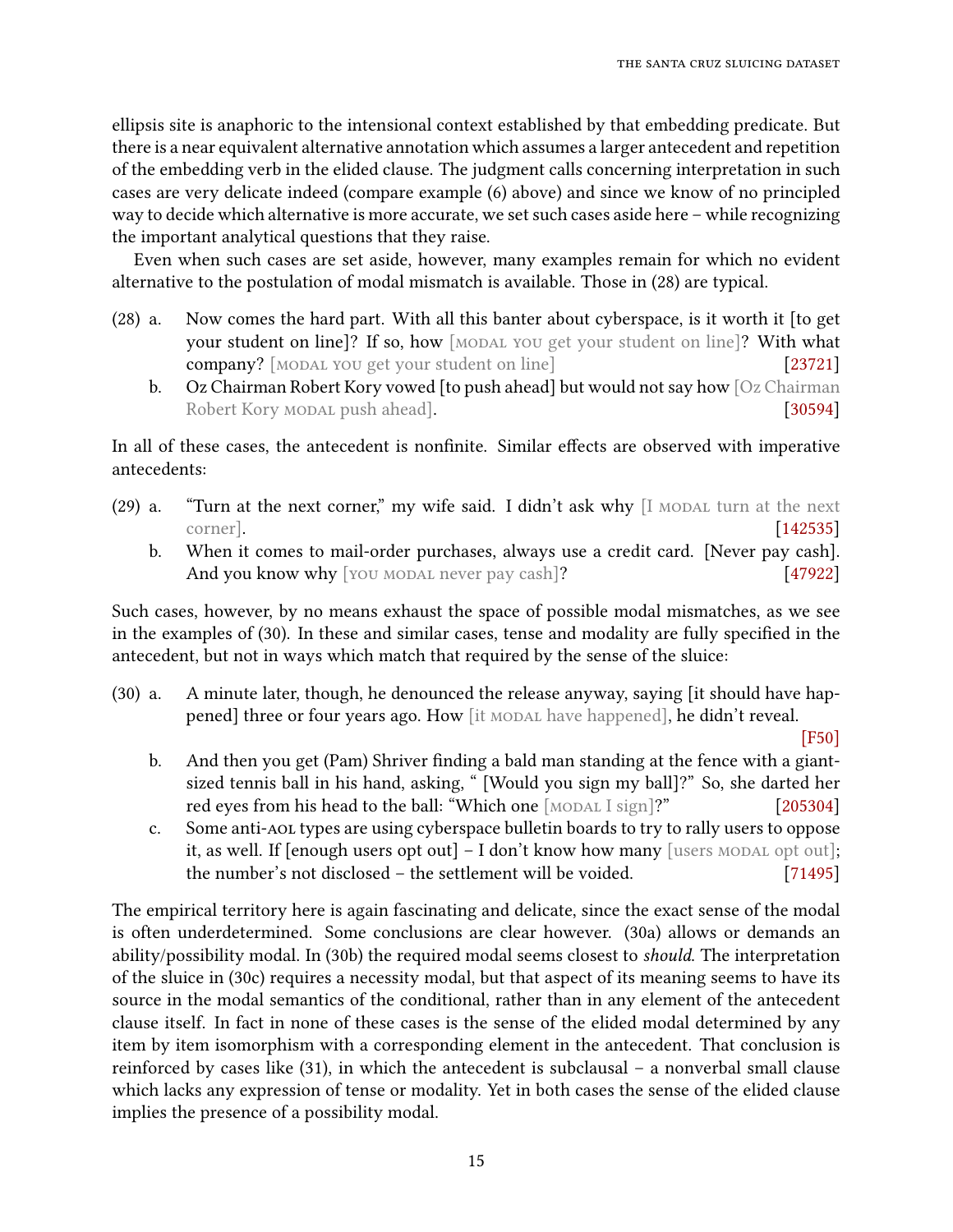- (31) a. Among the proposals are [new power plants in the region], although the report does not specify where [THOSE new power plants MODAL BE in the region]. [\[143606\]](http://gramadach.net/bratv1.3/#/sluicing/data/GOLD/Nov24_15/143606)
	- b. The rediscovered inspiration for "Ted Williams" brought [the burglar back], but his creator can't say for how long [the burglar MODAL BE back]. [\[124186\]](http://gramadach.net/bratv1.3/#/sluicing/data/GOLD/Feb19/124186)

5.3. POLARITY. Somewhat surprisingly, we encountered 28 cases in which the antecedent clause and the elided clause differ in polarity, as in  $(32)$ :

<span id="page-15-0"></span>(32) "[Coach O'Leary doesn't do things] without letting you know why  $[Coach O'Leary DID]$ THOSE things]," Hamilton said. [\[99992\]](http://gramadach.net/bratv1.3/#/sluicing/data/GOLD/Nov3_15/99992)

Note that it is apparently harder to 'add' negation between antecedent and ellipsis site than to 'subtract' it – 23 cases, like [\(32\),](#page-15-0) involve a negative antecedent and a positive ellipsis site, while only five cases (11174, 22987, 915941, 99105, F74) show the opposite direction of reversal.

An important question that now arises is why cases of polarity mismatch seem to be so rare. Examining a set of cases uncovered earlier by our project, Margaret Kroll [\(2016,](#page-20-7) [2019\)](#page-20-8) proposes that polarity reversals under sluicing are only possible if the discourse context containing an apparent antecedent a is such as to render the proposition  $\neg a$  salient in, and entailed by, the local context. Polarity reversals under sluicing should be pragmatically licensed, then, if the uttering of a negative proposition triggers a local context update containing the positive counterpart of that proposition; or vice versa. Such contexts are not routine and mismatches should then be finely sensitive to properties of the local discourse context. This seems to be the case. We survey five such context types.

<span id="page-15-1"></span>The first, unsurprisingly, involves NEG-raising triggers, as illustrated in [\(33\).](#page-15-1)

(33) "I don't think [Steve Jobs will let it be a boring MacWorld]," Reynolds said. "We just don't know how [Steve Jobs will let it be nor a boring MacWorld]." [\[111174\]](http://gramadach.net/bratv1.3/#/sluicing/data/GOLD/Nov3_15/111174)

I don't think P is essentially an alternative way to make salient and given the proposition not P. This is presumably why neg-raising so facilitates polarity reversal under sluicing. A similar effect holds for cases involving disjunction or embedding predicates like *doubt* and *remember*:

- (34) a. Angela J. Campbell, an attorney for opponents to the deal, told the Globe that McCain's letter likely "tipped" the scales in favor of the decision. "Senator McCain said, '[Do it] by December 15 or explain why  $[$  you did not do it  $]$ , and the commission jumped to it and did it that very day," Campbell told the Globe. [\[22987\]](http://gramadach.net/bratv1.3/#/sluicing/data/GOLD/Nov3_15/22987)
	- b. "It raises real doubts as to whether [Iraq is ready to give full, final and complete disclosure]" of its weapons programs, said the uk's Weston. "One has to ask oneself why [Iraq is not ready to give full, final and complete disclosure]?" he said earlier in his briefing with reporters. [\[99105\]](http://gramadach.net/bratv1.3/#/sluicing/data/GOLD/Apr23/99105)
	- c. But he was handed a small Belgian pistol, and he had little choice but to stay and help, harassing Japanese patrols by night and trying to defend a small patch of land against a communist takeover. "I don't know why [I was not scared], but I really cannot re-member being scared," he said. "It all seemed like great fun." [\[91594\]](http://gramadach.net/bratv1.3/#/sluicing/data/GOLD/Oct6_15/91594)

[Kroll](#page-20-8) [\(2019\)](#page-20-8) argues that in such cases, pragmatic calculations make the negation of the antecedent locally given and salient, either because of the typical pragmatics of disjunction [\(Karttunen](#page-20-9) [1974\)](#page-20-9)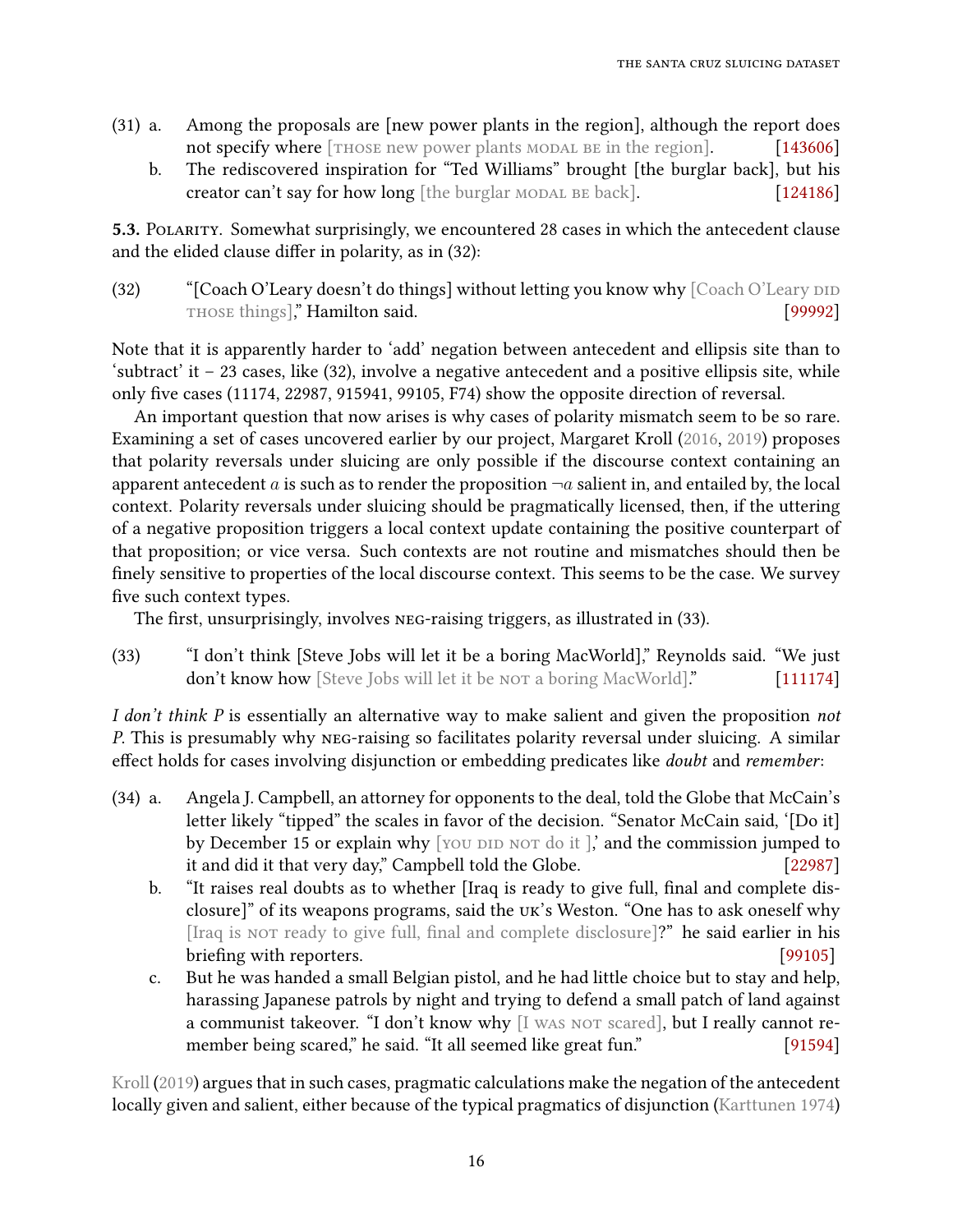or a constellation of defeasible background assumptions about memory.

Building on Kroll's logic, we can see that a similar state of affairs holds for example [\(32\).](#page-15-0) In this case, without serves to support the inference (locally, under negation) that Coach O'Leary does things, linking such events with explaining events by O'Leary. Polarity reversal is thus an expected option here. Cases like [\(32\)](#page-15-0) were discovered by Masaya Yoshida [\(2010\)](#page-21-3) and discussed also by [Lasnik & Funakoshi](#page-20-10) [\(2018:](#page-20-10) 66–68). Yoshida argues that the crucial factor permitting [\(32\)](#page-15-0) is the fact that without phrases adjoin to vp. But to our knowledge, these kinds of polarity reversals are tolerated only when the relevant adjunct is headed by without, suggesting that its particular semantic and pragmatic properties are the crucial factor.

Finally, in the fifth kind of discourse context, a sequence of (negative) partial answers to some superordinate question under discussion (a QUD in the technical sense introduced by [Roberts](#page-20-2)  $(2012)$ ) licenses the overt raising of that QUD. In such contexts, the positive counterpart of A's negative assertion (though never uttered) forms the basis for an application of sluicing because it is presupposed by the superordinate QUD and is therefore given in the required sense. The examples in (35) provide instances:

- <span id="page-16-0"></span>(35) a. That kind of money is now the biggest challenge to America's democracy. And yet since both sides were flinging it around, money can't be said to have determined the outcome. What [can be said to have determined the outcome] then? [\[41116\]](http://gramadach.net/bratv1.3/#/sluicing/data/GOLD/Mar20_17/41116)
	- b. "He came back and asked me why I had put the two ballets together," she says. He had wanted it, she reminded Balanchine. "But that doesn't mean all the time," Balanchine chided her. How many times [does it mean ] then? " Well, four," he said at last. [\[152316\]](http://gramadach.net/bratv1.3/#/sluicing/data/GOLD/June01_16/152316)

One of the characteristics of such contexts is that the discourse particle then often accompanies the wh-question (independent of sluicing); in many cases, it is close to obligatory. [Biezma](#page-19-9) [\(2014\)](#page-19-9) has studied such uses of then and her account seems to extend to cases like [\(35\).](#page-16-0) Her proposal is that then is subject to a felicity condition which demands that its antecedent and consequent reflect a causal explanatory claim. According to this view, the assertion of a sequence of one or more negative propositions  $\neg P(c)$  – incomplete answers to a QUD, explicit or implicit – licenses an inference of the form  $\exists x p(x)$ , prompting the wH-question which seeks a complete answer and optionally licensing sluicing in virtue of its givenness and its relation to the QUD. The information gain from the discourse move introducing the negative assertion is part of the explanatory chain linking the assertion event with the question event in the unfolding of the discourse.

There is an additional type of polarity reversal under sluicing, though, which is productive and does not seem to require careful contextual staging. In these cases how is the remnant whphrase and the question embedding predicate is know or learn or see. There are 13 examples of this kind in our corpus, and they therefore represent the single largest group of polarity reversing examples so far uncovered; the examples in (36) are typical.

- <span id="page-16-1"></span>(36) a. "They obviously haven't tried any cases in a long time, and obviously don't know how, [they MODAL try cases] but this is cross-examination." [\[123640\]](http://gramadach.net/bratv1.3/#/sluicing/data/GOLD/Feb19/123640)
	- b. Republicans cannot compete with Clinton at this level of the game. They don't know how [they modal compete with Clinton] [\[132033\]](http://gramadach.net/bratv1.3/#/sluicing/data/GOLD/Sep29_15/132033)

In all such cases, negation in the antecedent context has no counterpart within the elided clause. It can hardly be an accident, in addition, that in 12 of the 13 cases the clause in which the sluice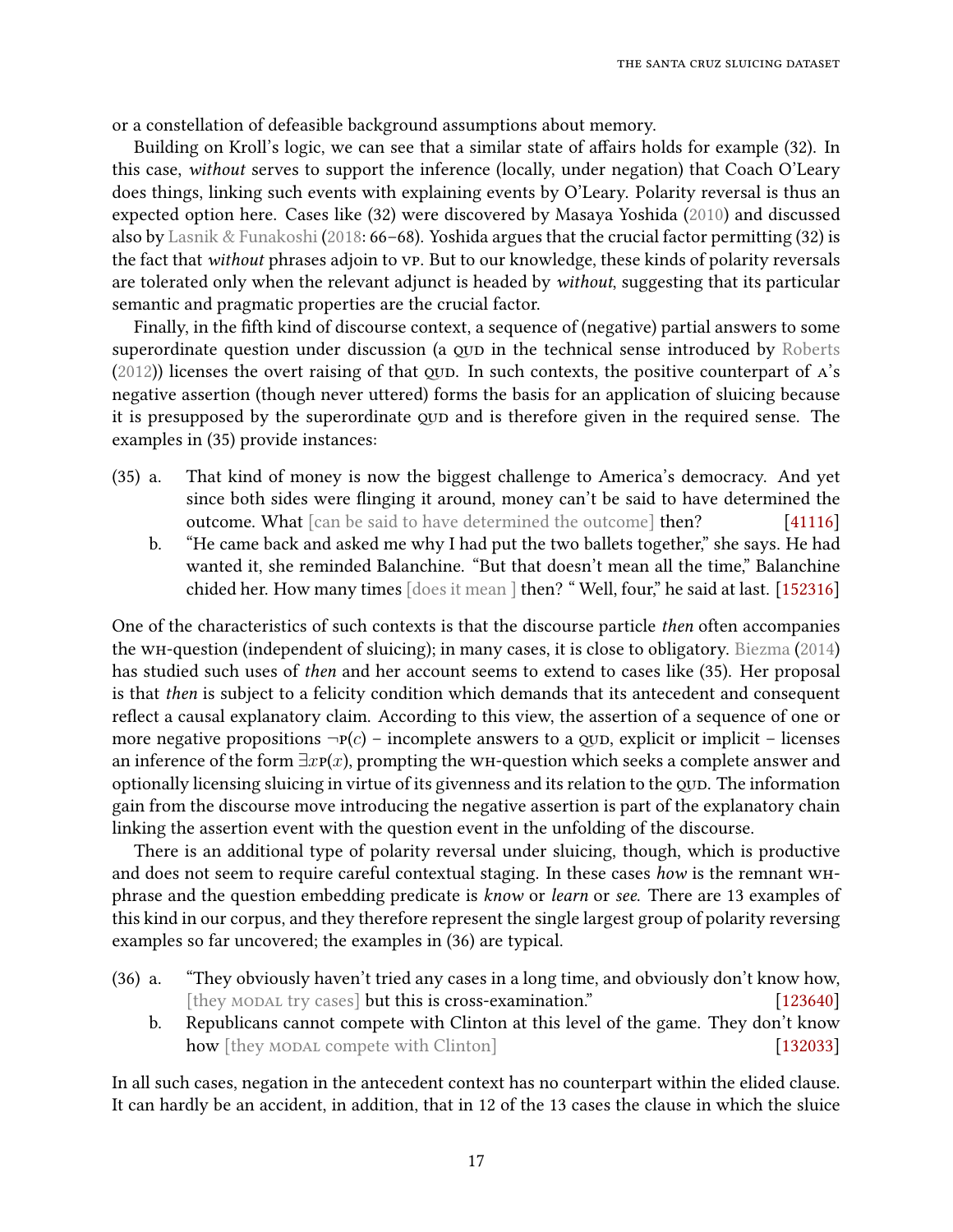is embedded is negated (as in (36)).

It remains unclear, at present, whether or not such cases fall under Kroll's proposal (why would the assertion of  $\neg p$  make p salient and locally entailed underneath *don't know how* in (36)?). This is just one of many questions which can now be taken up, but the phenomenon itself (polarity reversal under sluicing) is clearly a robust one.<sup>[10](#page-17-1)</sup>

<span id="page-17-0"></span>5.4. New words. Beyond the specific mismatches discussed so far, some 160 examples in our dataset are marked with a more general New Words tag, which indicates that the paraphrase contains lexical material not found in the antecedent. A persistent idea in research on ellipsis has been that antecedent and ellipsis site must be parallel in being composed of the same lexical resources assembled in the same way [\(Ross](#page-20-11) [1967:](#page-20-11) 5.135, p. 348, [Rooth](#page-20-12) [1992,](#page-20-12) [Fiengo & May](#page-19-10) [1994,](#page-19-10) [Chung et al.](#page-19-1) [1995,](#page-19-1) [Heim](#page-20-13) [1997,](#page-20-13) [Chung](#page-19-11) [2006,](#page-19-11) [2013,](#page-19-12) [Rudin](#page-21-4) [2019\)](#page-21-4). The New Words tag is designed to help assess that claim.

Setting aside cases where use of the tag might reflect only the demands of our own guidelines (see section [3.2\)](#page-4-1) and cases annotators judged as illformed, there are 71 clear cases. Three subtypes can be identified  $-46$  involve copular clauses in the ellipsis site, 17 involve existential interpretations in the ellipsis site, and 17 involve stranded prepositions in the ellipsis site which have no counterpart in the antecedent.

Turning to the prepositional cases first, descriptively speaking the role of the 'missing' prepositions is to enforce idiosyncratic grammatical restrictions characteristic of particular adjunct types, in what decade, on what night, piece from 1991, or at which firm in [\(37\).](#page-17-2)<sup>[11](#page-17-3)</sup>

- <span id="page-17-2"></span>(37) a. He says [America was once a better place] and that he knows it because he was there. What decade [was America a better place IN]? [\[138872\]](http://gramadach.net/bratv1.3/#/sluicing/data/GOLD/Feb3_16/138872)
	- b. Then you see where [they're going to place it ]: What night [are they going to place it on]? [\[138731\]](http://gramadach.net/bratv1.3/#/sluicing/data/GOLD/Feb3_16/138731)
	- c. "The first thing he said was so interesting that [he thought it was a period piece]," Scardino recalled. "I said 'What period [do you think it is a piece FROM]?' He said, 'Nineteen ninety-one." ' contract the set of the set of the set of the set of the set of the set of the set of the set of the set of the set of the set of the set of the set of the set of the set of the set of the set of t
	- d. Decker was weaned in the world of investing by his father, who had also been a mutual fund manager. (Decker won't say which firm [his father had been a mutual fund manager AT]). [\[89932\]](http://gramadach.net/bratv1.3/#/sluicing/data/GOLD/Sep10_15/89932)

Beyond these cases, a large fraction involved clause building functional vocabulary. One set of these begin from a nominal antecedent, which is added to in the paraphrase to construct a wellformed clause. In most cases, annotators proposed a copular clause, in the process creating the copular 'nonisomorphic' sluices of recent discussions – see [van Craenenbroeck](#page-19-4) [2004,](#page-19-4) [2010a](#page-19-5)[,b,](#page-19-6) [Barros et al.](#page-19-2) [2014,](#page-19-2) [Vicente](#page-21-2) [2019:](#page-21-2) 4.1:

(38) a. Bradley said that he has not shut the door to [a presidential race], though he would not say when [that presidential race MODAL BE]. [\[176498\]](http://gramadach.net/bratv1.3/#/sluicing/data/GOLD/Apr2/176498)

<span id="page-17-1"></span><sup>&</sup>lt;sup>10</sup>It is tempting, for English, to treat cases like [\(36\)](#page-16-1) as deriving from an infinitival source (don't know how to vp). That may well be a reasonable move in syntactic terms, but it does not, in and of itself, void the inference that such examples involve polarity reversal. An anonymous reviewer, in addition, points out that reversals like those in [\(36\)](#page-16-1) are also found in languages which lack infinitives. If that is so, then appeal to a possible infinitival source will not yield a full understanding of the phenomenon. Other, or additional, factors must be in play.

<span id="page-17-3"></span> $11$ Novel material in the paraphrase is indicated by upper case.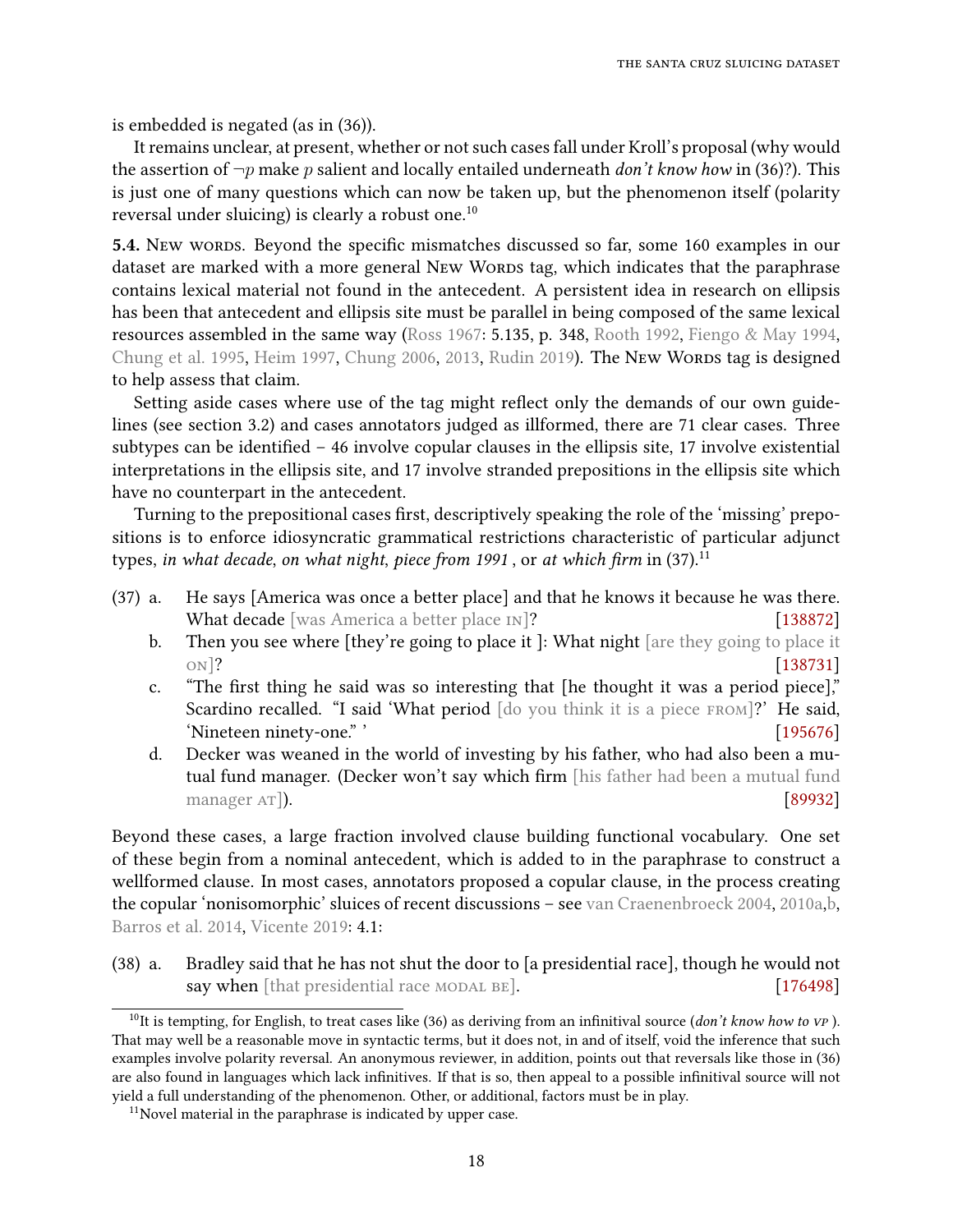b. The doctors anticipate [a full recovery] for me, but they really don't know when [that recovery MODAL BE]. [\[76117\]](http://gramadach.net/bratv1.3/#/sluicing/data/GOLD/Oct27_15/76117)

In 17 cases, however, the paraphrase was an existential construction:

- (39) a.  $[A \text{ cut}]$  appears almost certain this year; the question is how soon [THERE MODAL BE a cut ], and by how much  $[THEOREMODAL BE a cut]$ . [\[15811\]](http://gramadach.net/bratv1.3/#/sluicing/data/GOLD/Aug16_16/15811)
	- b. Even the most conservative voices in the state seem resigned to the prospect of [a long costly court battle]. To what end [MODAL THERE BE a long costly court battle]?

[\[135056\]](http://gramadach.net/bratv1.3/#/sluicing/data/GOLD/Mar2_16/135056)

For an additional 23 cases, the antecedent was not simply a nominal, but an embedded small clause, which was again enlarged to a copular clause in the paraphrase:

- (40) a. The bodies were discovered just before 1 a.m. when an employee of the shop happened to drive by, noticed [lights still on] almost three hours after closing time and went inside to see why [the lights were still on ]. [\[72082\]](http://gramadach.net/bratv1.3/#/sluicing/data/GOLD/Nov12_15/72082)
	- b. I don't know when [THERE MODAL BE a couple of major league teams in Japan, one in Seoul, and one in Hawaii ], but I can see [a couple of major league teams in Japan, one in Seoul and one in Hawaii], as the stopover on the way. [\[72698\]](http://gramadach.net/bratv1.3/#/sluicing/data/GOLD/Feb19/72698)

While there are many intricate subquestions that arise for each of these cases of novel lexical material in sluicing contexts, as a group they pose serious challenges for all versions of the lexical parallelism constraints that have been proposed to date. We address many of these questions in [Anand et al.](#page-19-13) [2020.](#page-19-13)

5.5. Missing mismatches. Our focus so far has been on mismatches in interpretation and form between the elided clause of a sluicing construction and its apparent antecedent. It is just as important, however, that we document what has not been observed. In particular, we found no cases which challenge the claim that argument structure congruence must hold between the elided clause and its antecedent. We have observed no antecedent ellipsis site pairings in which one was active and the other passive, in which one was transitive and the other inchoative or in which one had a double object structure while the other had a nominal prepositional phrase structure. Of course it does not follow from their nonappearance in our corpus that such mismatches are impossible – they may simply be very rare. But it is important that we report the fact. In addition, the contrast with vp ellipsis here is striking. Early work on vp ellipsis assumed that active passive mismatches were impossible. But naturally occurring examples were noted as early as [Sag](#page-21-5) [1976,](#page-21-5) and, when serious corpus work began, numerous examples very quickly came to light [\(Dalrymple et al.](#page-19-14) [1991,](#page-19-14) [Hardt](#page-20-14) [1993,](#page-20-14) [1997,](#page-20-15) [Kehler](#page-20-16) [2002,](#page-20-16) [Merchant](#page-20-17) [2013\)](#page-20-17). vp ellipsis seems to be less frequent than sluicing. If voice mismatches were possible for sluicing, it is hard to see why naturally occurring examples should be so much more elusive than they are for vp ellipsis.

6. Conclusion. In creating and making available this dataset, our principal aim has been to provide researchers with a new kind of tool by means of which the mysteries of ellipsis can be further probed. We believe that it will help resolve existing questions and we hope that it will provoke the asking of new ones. We have tried to show in this overview that it has that potential. Already, it has brought to light kinds of mismatch between ellipses and their apparent antecedents which have either gone unnoticed or been little examined [\(Kroll & Rudin](#page-20-18) [2018,](#page-20-18) [Kroll](#page-20-8) [2019,](#page-20-8) [Rudin](#page-21-4)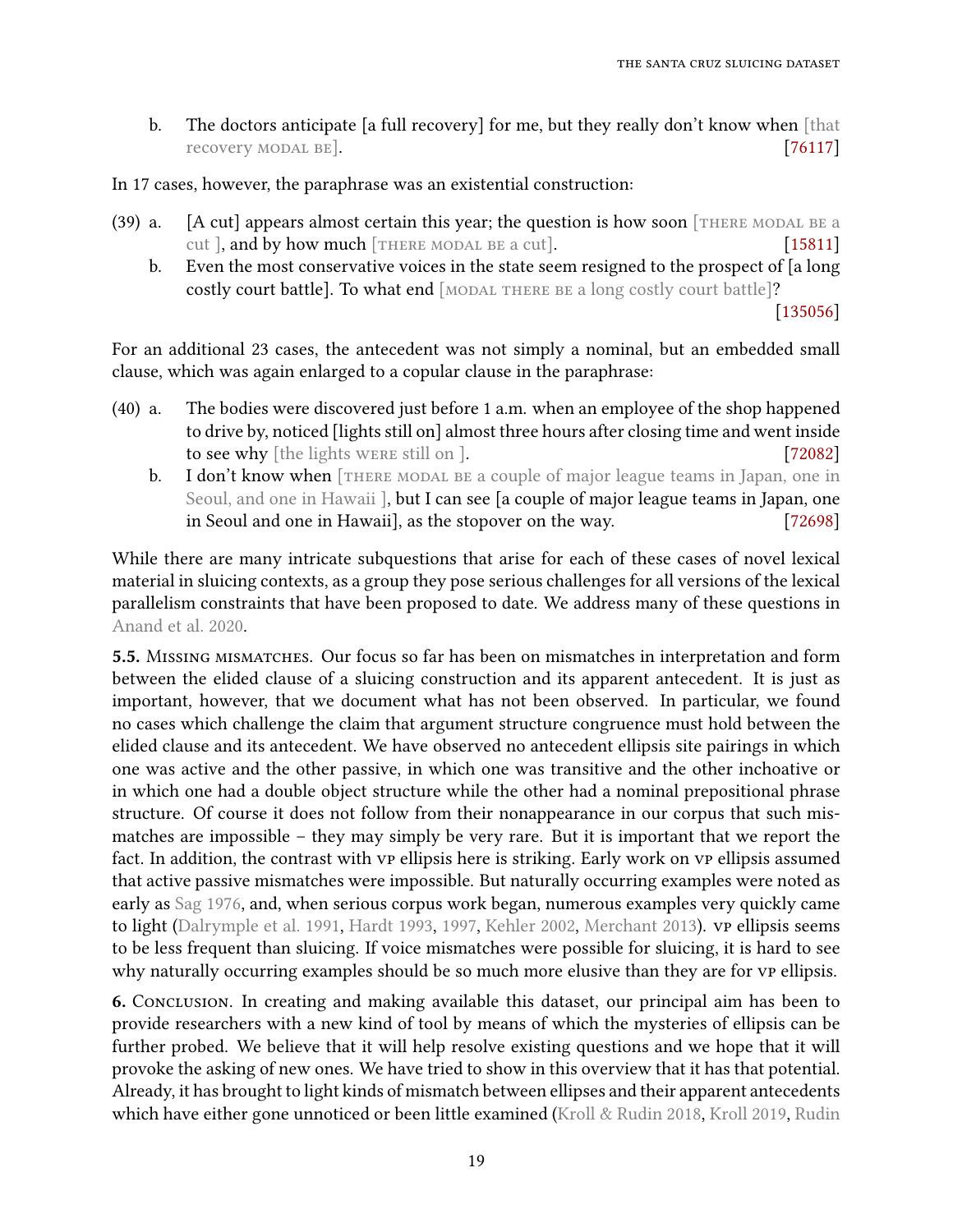$2019$ , [Hardt & Rudin](#page-20-19) [2019\)](#page-20-19). Such findings radically and usefully narrow the hypothesis space for theories of ellipsis licensing and resolution, as we show in a companion paper [\(Anand et al.](#page-19-13) [2020\)](#page-19-13).

At a more programmatic level, we have shown that it is possible to create a large annotated dataset in a theoretically challenging domain at a high level of reliability and sophistication. There is every reason to believe that the same could be achieved for other domains – equally complex and equally important - and that such efforts would likewise yield valuable new puzzles, challenges, and insights.

## **REFERENCES**

- <span id="page-19-13"></span>ANAND, PRANAV; DANIEL HARDT; and JAMES McCLOSKEY. 2020. The domain of matching in sluicing. Manuscript, University of California Santa Cruz.
- <span id="page-19-3"></span>Anand, Pranav, and Jim McCloskey. 2015. Annotating the implicit content of sluices. Proceedings of the Ninth Linguistic Annotation Workshop, LAW IX '10, 178–187. Denver, Colorado, usa: Association for Computational Linguistics.

url: [https://www.aclweb.org/anthology/W15-1600/.](https://www.aclweb.org/anthology/W15-1600/)

- <span id="page-19-2"></span>BARROS, MATT; PATRICK ELLIOTT; and GARY THOMS. 2014. There is no island repair. Available on LingBuzz. url: [https://ling.auf.net/lingbuzz/002100.](https://ling.auf.net/lingbuzz/002100)
- <span id="page-19-9"></span>Biezma, María. 2014. The grammar of discourse: The case of then. SALT XXIV, Proceedings of Semantics and Linguistic Theory 24, ed. by Todd Snider, Sarah D'Antonio, and Mia Weigand, 373-394. LSA and CLC Publications.
- <span id="page-19-11"></span>CHUNG, SANDRA. 2006. Sluicing and the lexicon: The point of no return. BLS 31, Proceedings of the Thirty-First Annual Meeting of the Berkeley Linguistics Society, ed. by Rebecca Cover and Yuni Kim, 73–91. Berkeley California: Department of Linguistics, uc Berkeley.
- <span id="page-19-12"></span>CHUNG, SANDRA. 2013. Syntactic identity in sluicing: How much and why. Linguistic Inquiry 44.1–44.
- <span id="page-19-1"></span>Chung, Sandra; William Ladusaw; and James McCloskey. 1995. Sluicing and logical form. Natural Language Semantics 3.239–282.
- <span id="page-19-4"></span>van Craenenbroeck, Jeroen. 2004. Sluicing in Dutch dialects. Doctoral dissertation, Leiden University.
- <span id="page-19-5"></span>van Craenenbroeck, Jeroen. 2010a. Invisible last resort: A note on clefts as the underlying source for sluicing. Lingua 120.1714–1726.
- <span id="page-19-6"></span>van Craenenbroeck, Jeroen. 2010b. The syntax of ellipsis: Evidence from Dutch dialects. Oxford Studies in Comparative Syntax. Oxford and New York: Oxford University Press.
- <span id="page-19-14"></span>Dalrymple, Mary; Stuart M. Schieber; and Fernanda C. N. Pereira. 1991. Ellipsis and higherorder unification. Linguistics and Philosophy 14.399-452.
- <span id="page-19-8"></span>FERNÁNDEZ, RAQUEL; JONATHAN GINZBURG; and SHALOM LAPPIN. 2004. Classifying ellipsis in dialogue: A machine learning approach. Proceedings of the 20th international conference on computational linguistics, Association for Computational Linguistics, 240.
- <span id="page-19-10"></span>FIENGO, ROBERT, and ROBERT MAY. 1994. Indices and identity. Cambridge, Massachusetts: MIT Press.
- <span id="page-19-7"></span>Ginzburg, Jonathan, and Ivan Sag. 2000. Interrogative investigations: The form, meaning and use of English interrogatives. Stanford, California: CSLI Publications.
- <span id="page-19-0"></span>GRAFF, DAVID; JUNBO KONG; KE CHEN; and KAZUAKI MAEDA. 2005. English gigaword second edition ldc2007t07. Tech. rep., Linguistic Data Consortium, Philadelphia.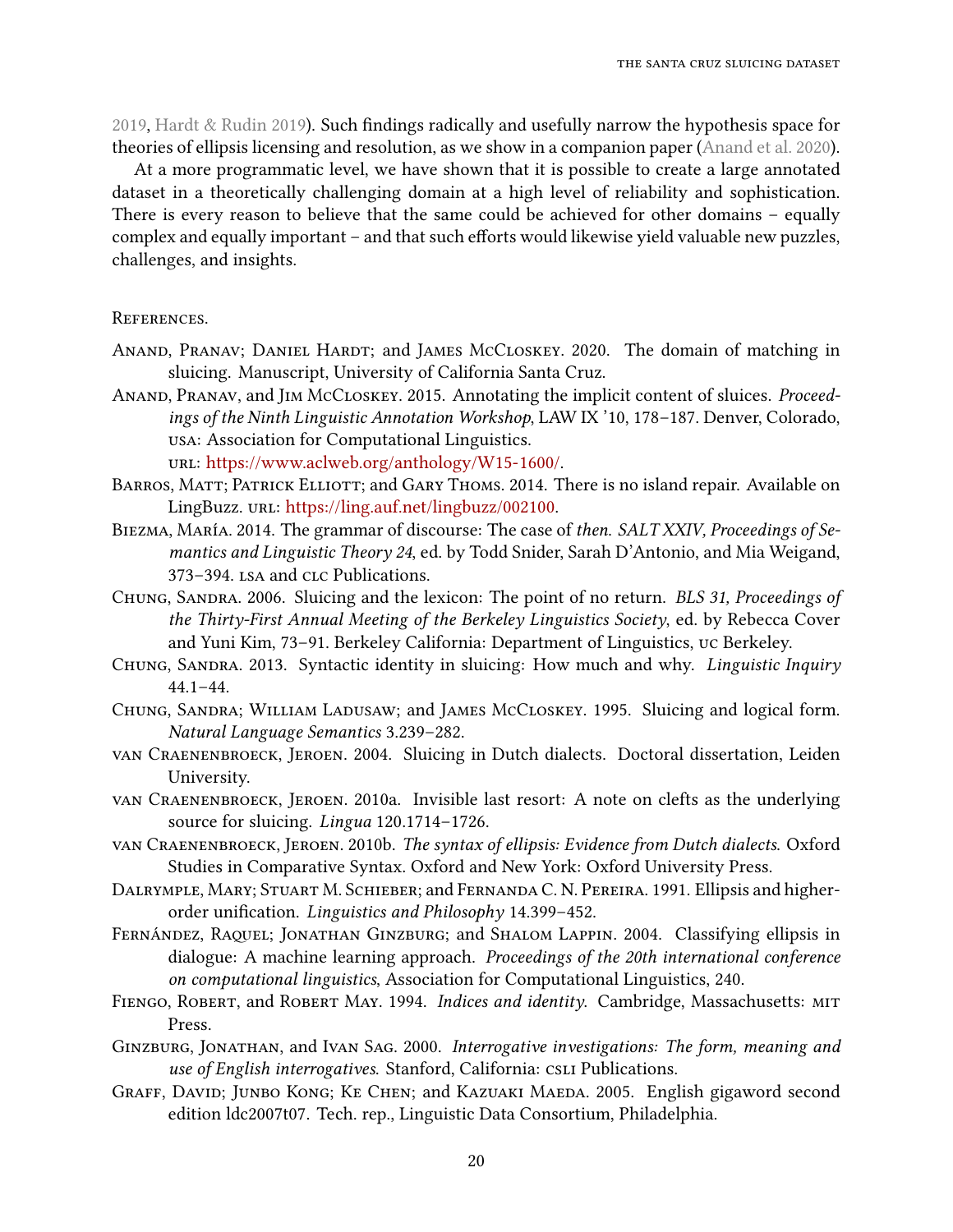- <span id="page-20-14"></span>HARDT, DANIEL. 1993. Verb phrase ellipsis: Form, meaning and processing. Doctoral dissertation, University of Pennsylvania.
- <span id="page-20-15"></span>HARDT, DANIEL. 1997. An empirical approach to vp ellipsis. Computational Linguistics 32.525–541.
- <span id="page-20-19"></span>HARDT, DANIEL, and DENIZ RUDIN. 2019. Sluicing and modal mismatches. presented at Sluicing@50, University of Chicago, April 12th 2019.
- <span id="page-20-13"></span>HEIM, IRENE. 1997. Predicates or formulas? Evidence from ellipsis. SALT VII, Proceedings from Semantics and Linguistic Theory VII, ed. by Aaron Lawson, 197–221. Ithaca, New York: Cornell University, clc Publications. DOI: [https://doi.org/10.3765/salt.v7i0.2793.](https://doi.org/10.3765/salt.v7i0.2793)
- <span id="page-20-5"></span>Hofmann, Lisa. 2018. Why not: Polarity ellipsis and negative concord. Manuscript, Department of Linguistics, University of California Santa Cruz.
- <span id="page-20-9"></span>KARTTUNEN, LAURI. 1974. Presuppositions and linguistic context. Theoretical Linguistics 10.181-194.
- <span id="page-20-16"></span>KEHLER, ANDREW. 2002. Coherence in discourse. Stanford, California: CSLI Publications.
- <span id="page-20-0"></span>KLEIN, DAN, and CHRISTOPHER C. MANNING. 2003. Accurate unlexicalized parsing. Proceedings of the 41st Meeting of the Association for Computational Linguistics, 423–430. Sapporo, Japan: Association for Computational Linguistics. Online: [https://www.aclweb.org/anthology/](https://www.aclweb.org/anthology/P03-1000) [P03-1000.](https://www.aclweb.org/anthology/P03-1000)
- <span id="page-20-6"></span>KLIMA, EDWARD S. 1964. Negation in English. The structure of language: Readings in the philosophy of language, ed. by Jerry A. Fodor and Jerrold J. Katz, 246–323. Prentice Hall.
- <span id="page-20-7"></span>KROLL, MARGARET. 2016. Polarity reversals under sluicing. Proceedings of Sinn und Bedeutung 21, Edinburgh: School of Philosophy, Psychology and Language Sciences, University of Edinburgh. poi: [https://semanticsarchive.net/Archive/DRjNjViN/index.html.](https://semanticsarchive.net/Archive/DRjNjViN/index.html)
- <span id="page-20-8"></span>KROLL, MARGARET. 2019. Polarity reversals under sluicing. Semantics and Pragmatics 12, DOI: [http://dx.doi.org/10.3765/sp.12.18.](http://dx.doi.org/10.3765/sp.12.18)
- <span id="page-20-18"></span>KROLL, MARGARET, and DENIZ RUDIN. 2018. Identity and interpretation: Syntactic and pragmatic constraints on the acceptability of sluicing. NELS 47: Proceedings of the Forty Seventh Annual Meeting of the North East Linguistic Society, ed. by Andrew Lamont and Katerina Tetzloff, . Volume Two, 177-190. Amherst, Massachusetts: GLSA.
- <span id="page-20-10"></span>LASNIK, HOWARD, and KENSHI FUNAKOSHI. 2018. Ellipsis in transformational grammar. The Oxford Handbook of Ellipsis, ed. by Jeroen van Craenenbroeck and Tanja Temmermann, Oxford Handbooks, 46–74. Oxford and New York: Oxford University Press.
- <span id="page-20-4"></span>Merchant, Jason. 2001. The syntax of silence: Sluicing, islands, and the theory of ellipsis. Oxford and New York: Oxford University Press.
- <span id="page-20-17"></span>Merchant, Jason. 2013. Voice and ellipsis. Linguistic Inquiry 44.77–108.
- <span id="page-20-2"></span>ROBERTS, CRAIGE. 2012. Information structure: Towards an integrated formal theory of pragmatics. Semantics and Pragmatics 5.1–69.
- <span id="page-20-1"></span>Rohde, D. L. T. 2005. Tgrep2 user manual, v. 1.15. Retrieved from [https://tedlab.mit.edu/~dr/Tgrep2/.](https://tedlab.mit.edu/~dr/Tgrep2/)
- <span id="page-20-3"></span>ROMERO, MARIBEL. 1998. Focus and reconstruction effects in WH-phrases. Doctoral dissertation, University of Massachusetts, Amherst.
- <span id="page-20-12"></span>ROOTH, MATS. 1992. Ellipsis redundancy and reduction redundancy. Proceedings of the Stuttgart Ellipsis Workshop, ed. by Steve Berman and Arild Hestvik, Arbeitspapiere des Sonderforschungsbereichs, . 340, 1–26. Heidelberg: Universität Stuttgart.
- <span id="page-20-11"></span>ROSS, JOHN R. 1967. Constraints on variables in syntax. Doctoral dissertation, MIT, Published as Infinite Syntax! Norwood: New Jersey: Ablex (1986).